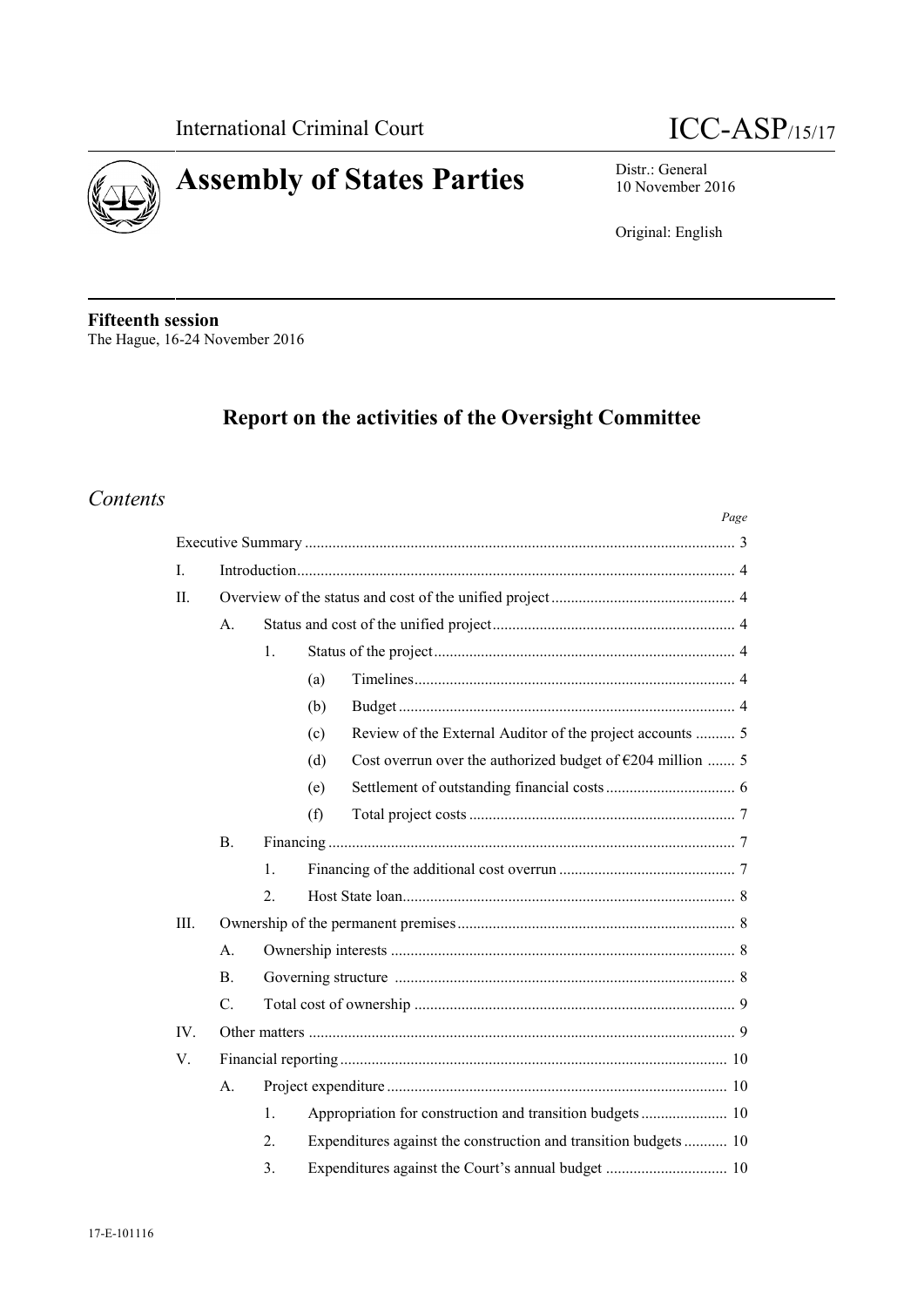|              | $4_{\cdot}$ | Total projected cost of the project: unified construction and<br>transition budget, plus the Court's budget (permanent premises)  11        |  |  |  |  |  |  |
|--------------|-------------|---------------------------------------------------------------------------------------------------------------------------------------------|--|--|--|--|--|--|
|              | 5.          |                                                                                                                                             |  |  |  |  |  |  |
|              | 6.          |                                                                                                                                             |  |  |  |  |  |  |
| <b>B.</b>    |             |                                                                                                                                             |  |  |  |  |  |  |
| Annex I:     |             |                                                                                                                                             |  |  |  |  |  |  |
| Annex II:    |             | Expenditures and future projected budgets for Major Programme VII-1                                                                         |  |  |  |  |  |  |
| Annex III:   |             | Total projected cost of the permanent premises project per 15 October<br>2016 - Expenditures and future cost permanent premises project  14 |  |  |  |  |  |  |
| Annex IV:    |             |                                                                                                                                             |  |  |  |  |  |  |
| Annex $V$ :  |             |                                                                                                                                             |  |  |  |  |  |  |
| Annex $VI$ : |             | Decision on the draft settlement agreement with the general contractor                                                                      |  |  |  |  |  |  |
| Annex VII:   |             |                                                                                                                                             |  |  |  |  |  |  |
| Annex VIII:  |             | Proposals to the Bureau on the total cost of ownership and governance                                                                       |  |  |  |  |  |  |
| Annex $IX:$  |             | Statement by France to the Oversight Committee on the draft settlement                                                                      |  |  |  |  |  |  |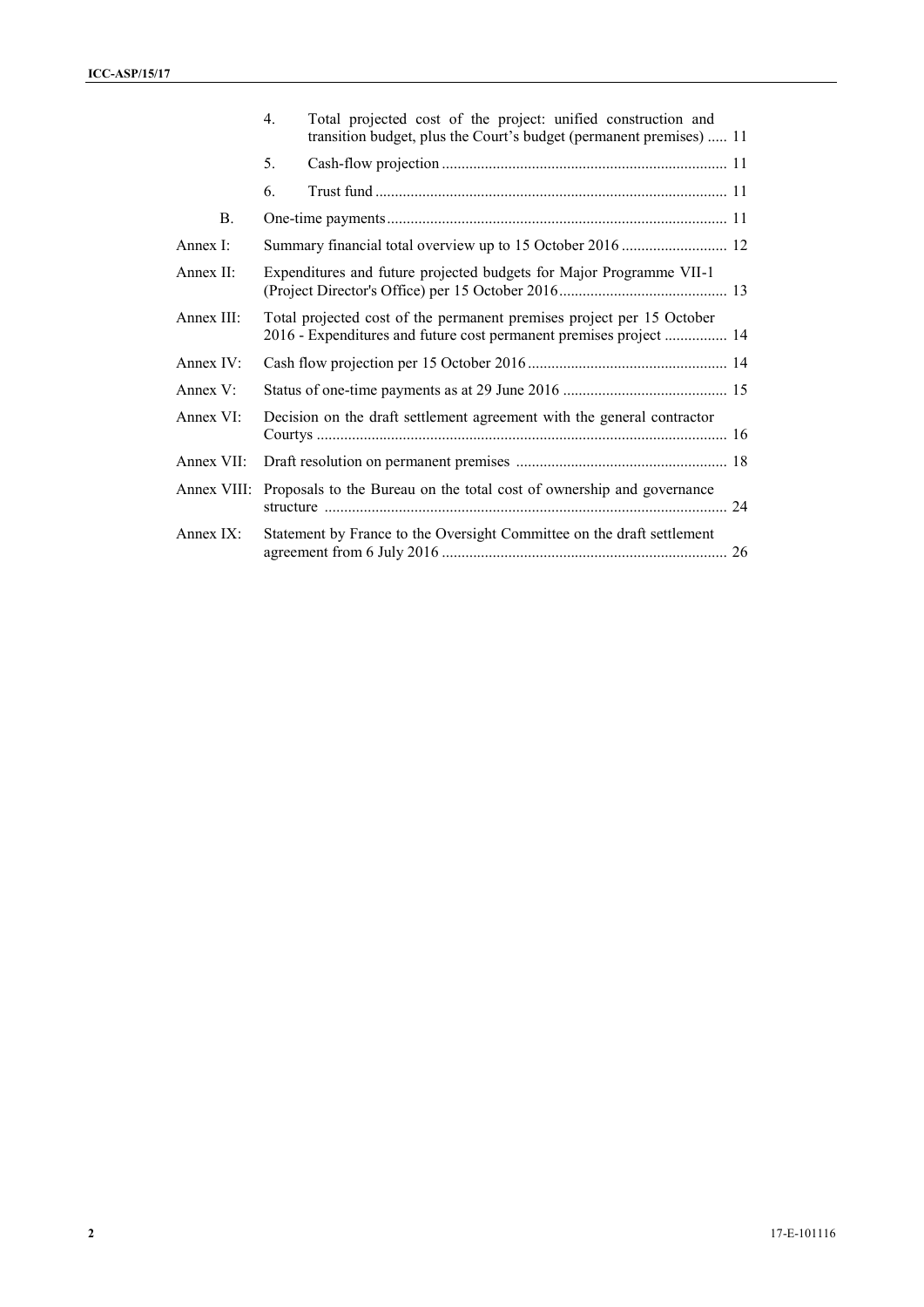## *Executive Summary*

The Committee was informed that the total estimated costs of the project amount to €213.3 million. This cost figure is composed of a maximum of  $€205.75$  million for the construction and transition projects and an estimated figure of  $\epsilon$ 7.5 million from the regular annual budgets of the Court.

The one-time payments received from 62 States Parties amount to  $\epsilon$ 94,568,303.0, of which overpayments received amount to  $\epsilon$ 1,849,015.0.

The Committee also took note that the interest accrued over the years on the funds of the permanent premises project, essentially the result of interest accrued from the onetime payments, amounts to €553,326 and submits a recommendation thereon.

At the Committee's 5 April 2016 meeting, the Project Director informed the Committee that the general contractor was considering bringing several rejected compensation events to adjudication, and possibly arbitration. At its 26 April 2016 meeting, the Project Director informed the Committee that Courtys' proposal was to settle all previously rejected compensation events - including the claim of  $E1.5$  million (pending since 2014), relating to security classification - for  $\epsilon$ 700,000. Courtys further demanded an additional amount of €300,000 for other outstanding issues, and was not ready to accept the delay penalty of €600,000. As a result, as at 11 April 2016 the cost overrun over the €204 budget envelope in the best- and worst-case scenarios was estimated at approximately  $E1.5$ and  $€1.7$  million, respectively.

At its 23 June 2016 meeting, the Project Director informed the Committee that a draft agreement to settle the outstanding financial issues had been reached with the general contractor, bringing the total cost of the project to  $\epsilon$ 205.75 million. The project thus exceeded the budget envelope authorized by the Assembly by  $E1.75$  million. The Project Director further informed the Committee that the additional  $\epsilon$ 1.75 million were to be paid at the end of 2016, after the fifteenth session of the Assembly.

The Committee requested the Assembly to consider at its upcoming session, the reallocation of unspent resources from the Court's 2016 budget to cover the overrun above the figure of  $\epsilon$ 204 million, which the Assembly had authorized in resolution ICC-ASP/14/Res.5, with a view to allowing the finalization of the signature and execution of the draft settlement agreement without requiring additional financial contributions from States Parties, subject to the approval by the Assembly of such excess of the current budget envelope of  $E$ 204 million.

With regard to the establishment of a new governance structure for the permanent premises and the total cost of ownership, the Committee remains seized of the matter and will submit its proposals to the Bureau.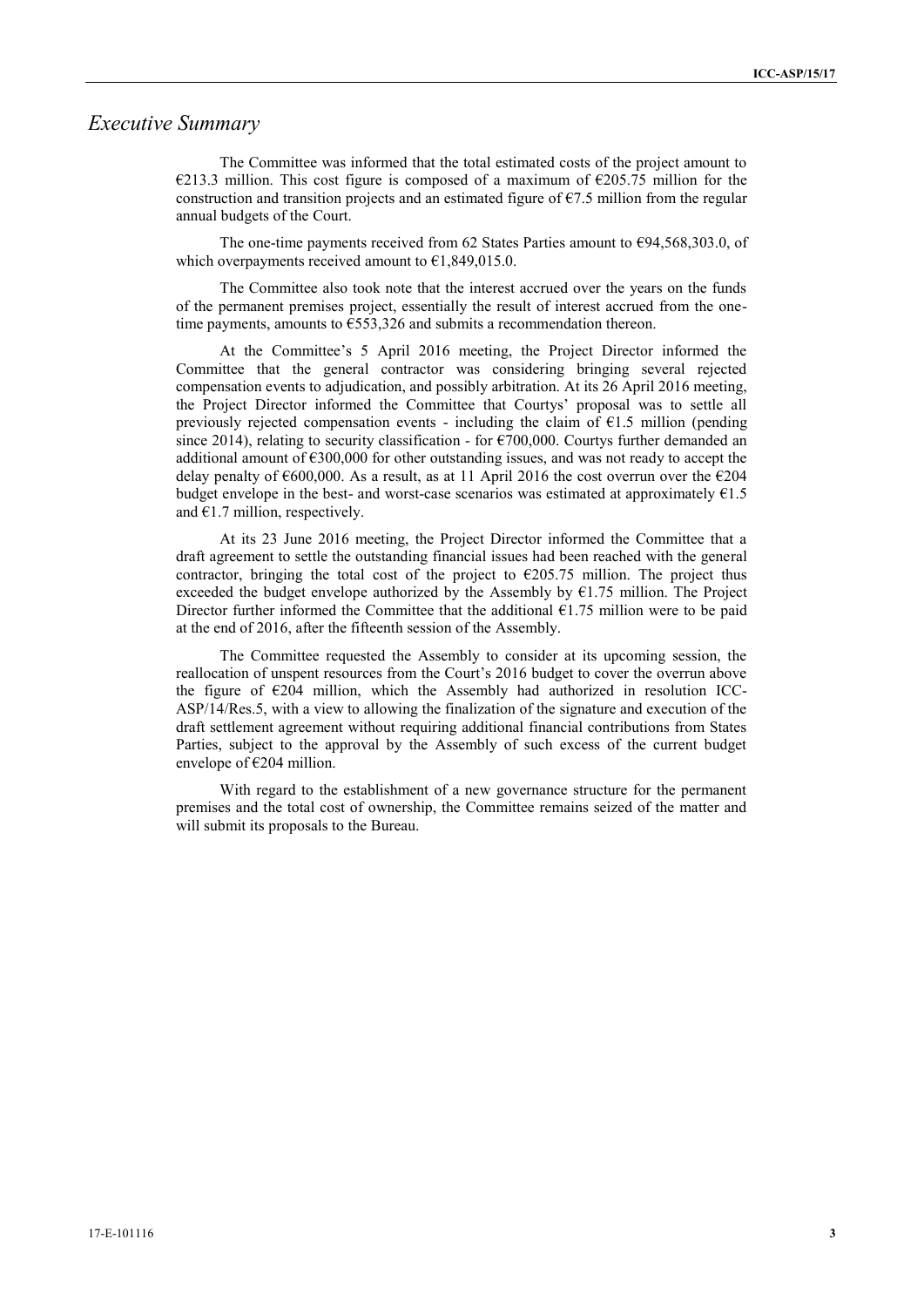# **I. Introduction**

At its sixth session (2007) the Assembly of States Parties established an Oversight Committee (the "Committee") as a subsidiary body of the Assembly to provide strategic oversight for the permanent premises project.<sup>1</sup>

2. The present report is submitted in accordance with resolution ICC-ASP/6/Res.1, annex II, paragraph 14, which provides that the Oversight Committee shall provide regular progress reports to the Committee on Budget and Finance prior to its meetings and shall submit for advice any submissions with financial implications for the Assembly.

3. Since the fourteenth session of the Assembly held in November 2015, the Oversight Committee has held eleven meetings: on 25 January, 23 February, 17 March, 5 and 26 April, 19 May, 23 June, 21 July, 7 September, 14 October and 4 November 2016. The meetings were also attended by observer States.

4. At its fourteenth session, the Assembly filled five out of ten seats of the Oversight Committee and tasked the Bureau to fill the remaining vacant seats.<sup>2</sup> As at 17 March 2016, the Bureau appointed three additional members. On 15 April 2016, Slovenia was appointed by the Bureau to fill the vacancy for the Eastern European Group. As at 7 September 2016, the Committee has nine members: Canada, Chile, Ecuador, France, Germany, Japan, Norway, the Republic of Korea and Slovenia. One seat for the African Group remains vacant.

5. On 26 January 2016, the Committee elected H.E. Mr. Laurent Pic (France), as Chair of the Committee. As Ambassador Pic's posting in the Netherlands ended in February, the Committee at its 5 April 2016 meeting, appointed H.E. Ms. Sabine Nölke (Canada), as Chair of the Oversight Committee. Ms. Diarra Dime-Labille (France) who acted as Chair of the Committee in the interim period, was appointed as Vice-Chair on 7 April 2016.

6. The Project Director, Mr. Kenneth Jeavons (United Kingdom), resigned on 17 December 2015, effective on 29 February 2016. The Committee, in consultation with the Court and the host State, appointed a new Project Director, Mr. Philip Dubbeling (Netherlands), who entered on duty on 21 March 2016.

7. The official opening ceremony of the permanent premises took place on 19 April 2016.<sup>3</sup> The Committee expresses its appreciation to the Municipality of The Hague for the important contribution to this memorable event.

# **II. Overview of the status and cost of the unified project**

## **A. Status and cost of the unified project**

## **1. Status of the project**

#### *(a) Timelines*

8. The construction project includes the guarantee period that will run up to one year after the handing over of the premises by the general contractor to the Court, which has taken place on 2 November 2015. Thus, until 1 November 2016 there is an amount of €737,500 (known as "retainer"), which the Court would not pay to the contractor until defects identified are solved or the guarantee period has expired.

#### *(b) Budget*

9. The unified project budget authorization developed as follows:

<sup>1</sup> *Official Records of the Assembly of States Parties to the Rome Statute of the International Criminal Court, Sixth session, New York, 30 November - 14 December 2007* (ICC-ASP/6/20), vol. I, part III, ICC-ASP/6/Res.1, para. 5 and annex II.

<sup>&</sup>lt;sup>2</sup> *Official Records ... Fourteenth session ... 2015* (ICC-ASP/14/20), vol. I, part III, ICC-ASP/14/Res.5, para. 73. <sup>3</sup> See press release ICC-CPI-20160419-PR1208 from 19 April 2016.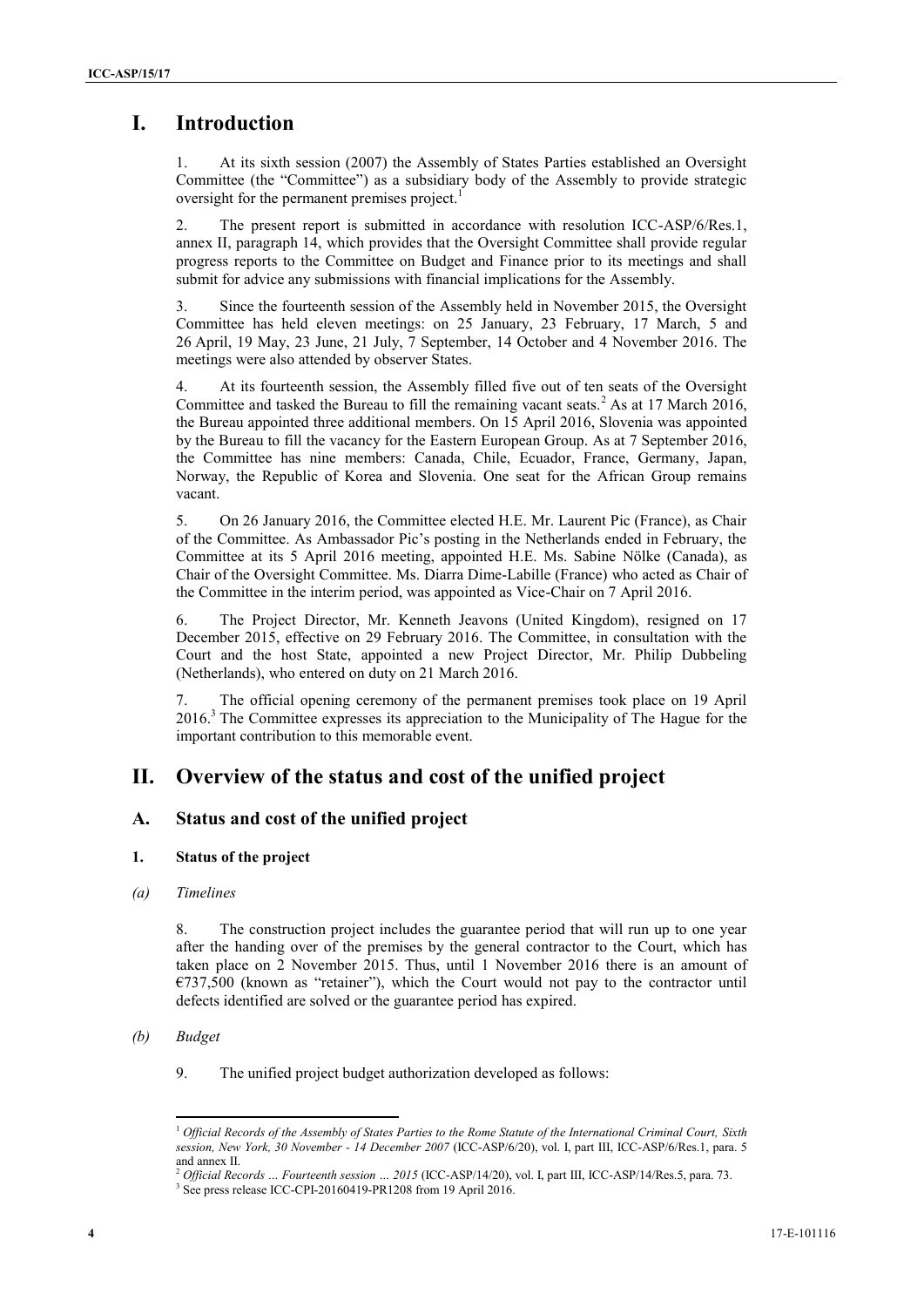- 2013 =  $\epsilon$ 195.7 million, of which  $\epsilon$ 184.4 for construction and  $\epsilon$ 11.3 for transition;<sup>4</sup>
- $2014 = \text{\textsterling}200$  million (delegation of authority to the Committee to increase by  $64.3$  million);<sup>5</sup> and
- $2015 = \text{\textsterling}206$  million, with end project expenditures at  $\text{\textsterling}204$  million (provided) that the NEC 3 contract sharing mechanisms will produce the expected results). $<sup>6</sup>$ </sup>

#### *(c) Review of the External Auditor of the project accounts*

10. In accordance with resolution ICC-ASP/13/Res.6, paragraph 10, the External Auditor carried out a review of the project accounts with emphasis on the cost overruns. States Parties received the report in its original French version on 18 March 2016 and in its English translation on 29 March.

11. On 18 April 2016 the report of the External Auditor on the cost overrun was considered at a Bureau meeting open to all States Parties. The report was introduced by the External Auditor, and the Chair of the Committee gave an update on the developments and issues under consideration in the Committee in this regard.

12. When considering the report, the Committee considered the following issues:

(a) The Committee had an exchange on the issue of contingency reserve. The auditors, in their report, had identified the lack of budgetary prudence regarding the contingency reserve as a weak point of the project, inferring that if the contingency reserve had not been reduced at the beginning of the project and the budget would have been increased to pay for some of the changes, there would not have been an overrun. However, the Committee recalled that the reserves had been reduced at the time upon the proposal of the Project Director's Office, which had assured the Committee that the project could be completed within the assigned budget.

(b) The Committee noted the report's conclusion that the cost overrun was minor by reference to the overruns commonly observed in construction projects of this size.

13. The Committee also took note that the audit report on the financial reporting and management of the permanent premises project for the 2015 financial year was contained in document ICC-ASP/15/12.

#### *(d) Cost overrun over the authorized budget of €204 million*

14. The Committee, at its 25 January 2016 meeting, noted that the monthly progress report of the Project Director's Office as at 31 December 2015 on the financial status of the construction and transition projects had been the first financial report in which the best-case scenario exceeded the  $\epsilon 204$  million threshold. The 15 February 2016 progress report indicated an estimated cost overrun of  $\epsilon$ 788,279 in the best-case and of  $\epsilon$ 1,498,191 million in the worst-case scenario, excluding a claim by Courtys of an additional  $61.5$  million, reported since November 2014 and rejected by the Project Director's Office, against the unified project budget of  $\epsilon$ 204 million, thereby exceeding the budget approved for the project.

15. The Committee, at its 25 January and 23 February 2016 meetings, recalled resolutions ICC-ASP/13/Res.6 and ICC-ASP/14/Res.5 in which the Assembly set the budget for the unified project at  $\epsilon$ 206 million and at the expected expenditure level of  $\epsilon$ 204 million. The Committee further recalled that the unified project budget or the expected expenditure level could only be increased through an explicit decision of the Assembly of States Parties and that therefore the decisions on both ceilings taken in resolutions ICC-ASP/13/Res.6 and ICC-ASP/14/Res.5 remained legally binding. Any potential further decision was the competence of the Assembly. The Committee clarified that any costs

<sup>4</sup> *Official Records … Twelfth session … 2013* (ICC-ASP/12/20), vol. I, part III, ICC-ASP/12/Res.2, para. 15.

<sup>5</sup> *Official Records … Thirteenth session … 2014* (ICC-ASP/13/20), vol. I, part III, ICC-ASP/13/Res.2, para. 17. <sup>6</sup> Ibid.*,* ICC-ASP/13/Res.6, para. 2.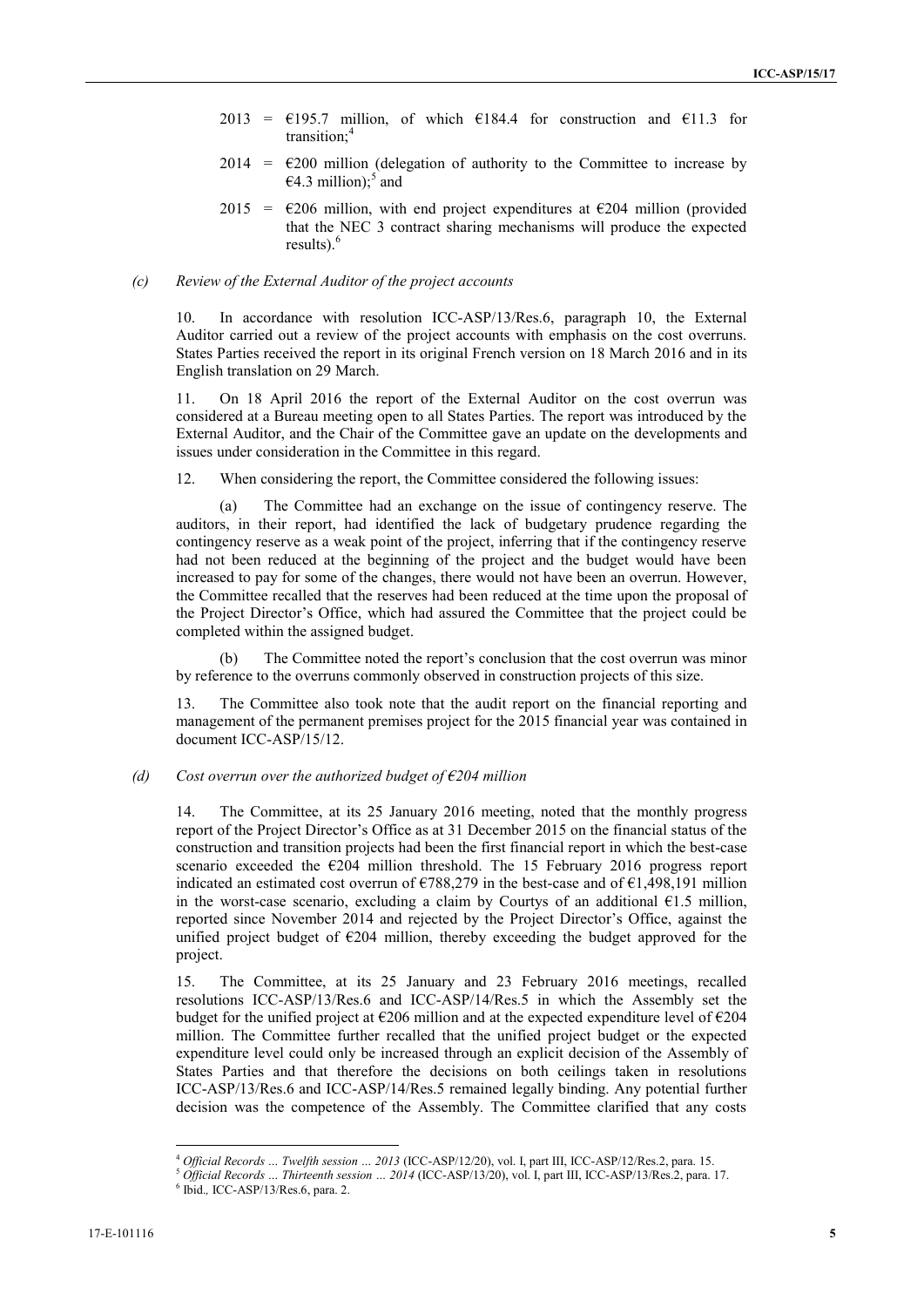above the expected expenditure level of €204 million may not be financed through the unified project budget. The Committee's decisions in this regard, taken at its 25 January 2016 meeting, were conveyed to the Court, the Project Director's Office, the Bureau and its Working Groups on 27 January 2016.

16. In addition, the Committee sent a letter to the Court's principals, dated 9 March 2016, recalling the Committee's decisions of its first and second meetings, concluding, that as a consequence, any costs above the expected expenditure level of  $E$ 204 million may not be financed through the unified project budget and that therefore, as highlighted at the Committee's second meeting, the Court shall be responsible for absorbing the cost overrun above €204 million within its regular budget.

17. At the Committee's 5 April 2016 meeting, the Project Director informed the Committee that the general contractor was considering bringing several rejected compensation events to adjudication, and possibly arbitration. In order to avoid such a lengthy procedure with an uncertain outcome, he requested the Committee to mandate his office to negotiate a settlement with Courtys, which was estimated to be reached on the amount of approximately  $\epsilon$ 700,000. This amount would be in addition to the cost of the project indicated in the progress report that is estimated at  $\epsilon$ 204,779,731 in the best- and at  $\epsilon$ 204,960,461 in the worst-case scenario (taking into account the reserve of  $\epsilon$ 524,800 of the transition project in the worst-case scenario, which will not be disbursed). The Project Director indicated that the settlement would therewith bring the total project costs to an amount of approximately  $\epsilon$ 205.7 million.

18. The Committee pointed out that the Project Director's Office did not need a mandate to negotiate with Courtys, as this was included in its mandate already. However, the Committee stressed again that it was not mandated to authorize any amount exceeding the threshold of  $E204$  million, as this was a decision falling within the competence of the Assembly.

19. At its 26 April 2016 meeting, the Project Director informed the Committee that Courtys' proposal was to settle all previously rejected compensation events - including the claim of  $E1.5$  million (pending since 2014), relating to security classification - for €700,000. Courtys further demanded an additional amount of €300,000 for other outstanding issues, and was not ready to accept the delay penalty of  $\epsilon$ 600,000.

20. As a result of the above, as at 11 April 2016 the cost overrun over the  $\epsilon$ 204 budget envelope in the best- and worst-case scenarios was estimated at approximately  $E1.5$  and €1.7 million, respectively. The Project Director explained that the proposal of Courtys to settle all rejected compensation events for  $60.7$  million was included in the figures of the progress report ( $60.5$  million in the best-case scenario and  $60.7$  million in the worst-case scenario). The Project Director clarified that both in the best-case and worst-case scenarios, there was an additional potential dispute on costs around  $\epsilon$ 900,000 ( $\epsilon$ 600,000 from the delay penalty plus  $\epsilon$ 300,000 for other claims).

21. Upon request by the Committee, the progress report was presented in a new structure: as at 16 May 2016, the progress report no longer contained a best- and worst-case scenario but a "realistic" scenario. The "realistic" scenario indicated a cost overrun of  $€1,689,825$ , not taking into account the pending financial issues over a maximum amount of €900,000, which replaced the previous long-standing Courtys' claim in the amount of  $€1.5$  million related to security classification.

#### *(e) Settlement of outstanding financial costs*

22. Considering that the figures being negotiated exceeded the authorized budget envelope of €204 million, the Project Director requested the Committee's guidance on how to make a firm financial offer to the contractor. Against the background of the Chairperson's discussions with representatives of the Court on where to allocate funds within the regular budget of the Court for the cost overrun, the Chair asserted that the Project Director could continue the negotiations over an amount not officially authorized by the Assembly, as the Committee could be confident that the additional funds would be found within the regular budget of the Court. Committee members recalled that the Committee had already in January decided that it could not authorize an increase of the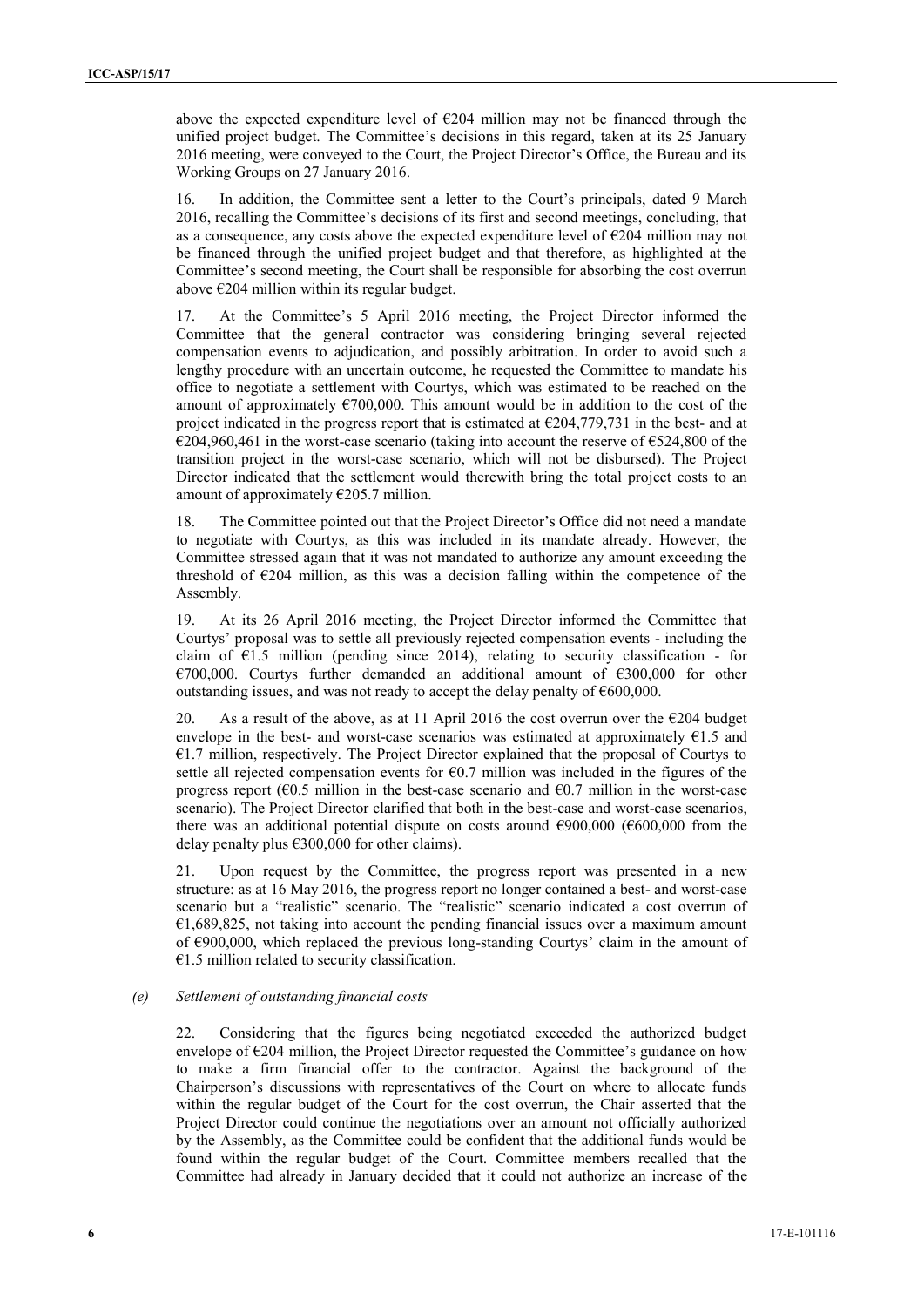unified project budget or the expected expenditure level of  $E204$  million. Committee members also underlined that as long as there was no clear indication on the exact final numbers, the Committee was not in a position to provide any guidance on the funding.

23. At its 23 June 2016 meeting, the Project Director informed the Committee that a draft agreement to settle the outstanding financial issues had been reached with the general contractor, bringing the total cost of the project to  $\epsilon$ 205.75 million. The project thus exceeded the budget envelope authorized by the Assembly by  $E1.75$  million. The Project Director further informed the Committee that the additional  $\epsilon$ 1.75 million were to be paid at the end of 2016, after the fifteenth session of the Assembly.

24. The Committee and the Project Director agreed that the draft settlement letter, once finalized, would be sent to the Committee members, along with an accompanying paper containing information on the cost developments prepared by the Project Director's Office.

25. On 1 July 2016, the Committee considered the draft settlement letter with a non objection period of three working days prior to signature by the Court's Registrar, the Project Director, and the Project Manager. Several States objected to endorsing the draft settlement letter.<sup>7</sup>

26. The Oversight Committee continued with its consideration of the matter at its 21 July 2016 meeting. After informal consultations among its members, the Committee reached an agreement on 16 August 2016. The operative part of that decision reads as follows:<sup>8</sup>

#### *The Committee*

*Takes note* of the draft settlement agreement and the expert advice it has received thereon;

*Requests* the Project Director to convey to the general contractor in writing the understanding that the conclusion and execution of the settlement agreement requires the consent of the Assembly, and that in the absence of such consent the settlement agreement could be set aside;

*Request*s the Assembly to consider at its upcoming session, the reallocation of unspent resources from its 2016 budget to cover the overrun above the figure of  $E204$  million, which the Assembly had authorized in resolution ICC-ASP/14/Res.5, with a view to allowing the finalization of the signature and execution of the draft settlement agreement without requiring additional financial contributions from States Parties, subject to the approval by the Assembly of such excess of the current budget envelope of €204 million.

*Recommends* that the Assembly grants due priority to this matter, at its upcoming session.

#### *(f) Total project costs*

27. The draft agreement to settle the outstanding financial issues with the general contractor Courtys brought the total cost of the project to  $\epsilon$ 205.75 million. The project thus exceeded the budget envelope authorized by the Assembly by  $E1.75$  million.<sup>9</sup>

## **B. Financing**

#### **1. Financing of the additional cost overrun**

28. The Registrar informed the Committee at its 23 June 2016 meeting that the Court's three heads of organs had agreed to absorb the cost overrun, as requested by the Committee in its 9 March 2016 letter. To do so, the Court committed itself to having a budget implementation rate no higher than 98.5 per cent, with a view to have  $\epsilon$ 1.75 million

<sup>7</sup> See statement by France contained in annex IX of this report.

<sup>&</sup>lt;sup>8</sup> The full text of the decision is reflected in annex VI.

 $9 \text{ } \infty$  0.75 million as a result of the negotiation, plus  $\infty$ 1 million previously reported in the worst case scenario since December 2015 as a result of additional compensation events needed since Completion.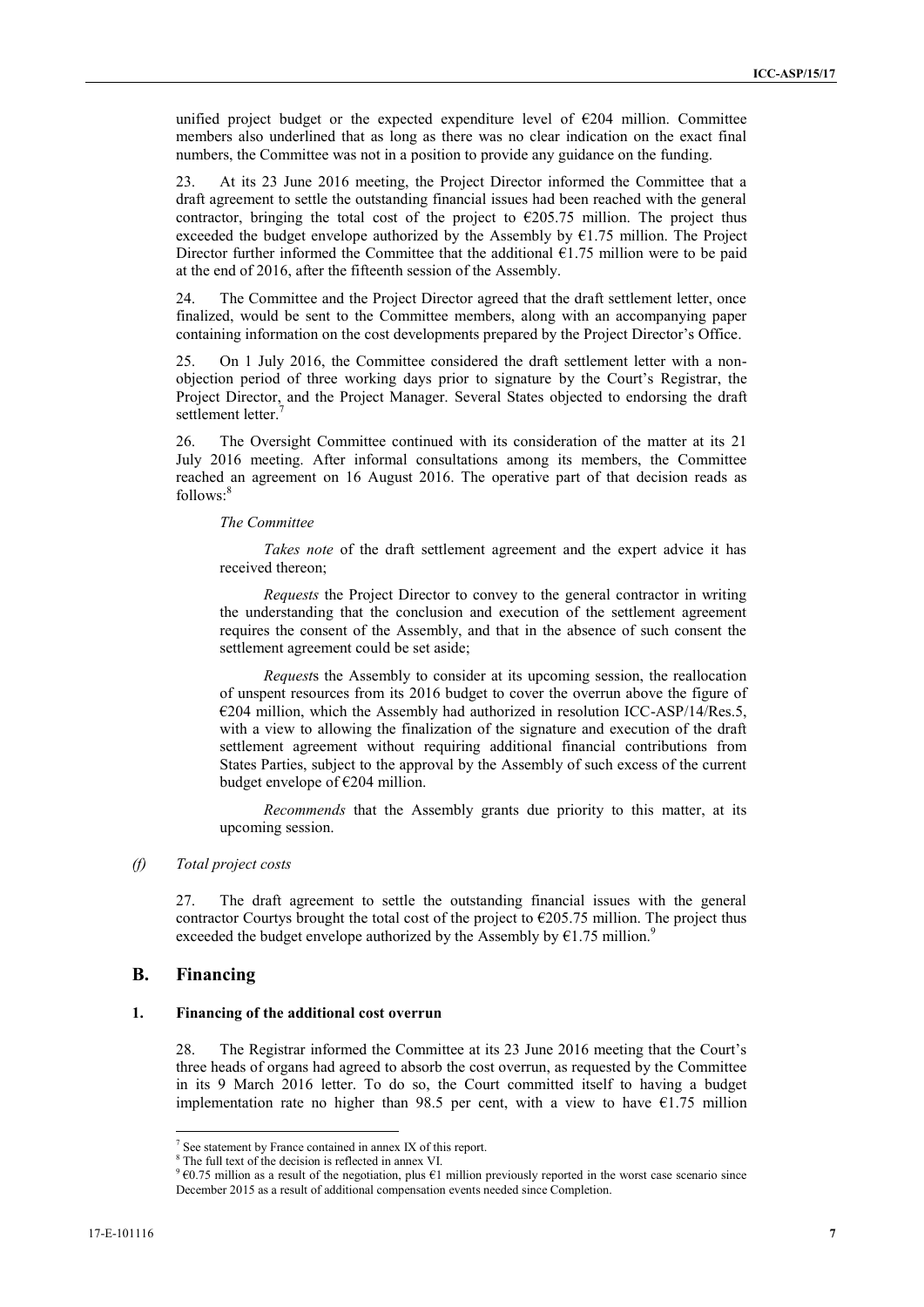available in the 2016 regular budget to cover the project cost overrun. The Registrar, however, highlighted that the Financial Regulations and Rules did not allow the Court to decide to use the budget for other purposes than those authorized by the Assembly. This issue could be resolved if the Assembly, at its fifteenth session, would authorize the Court, in the framework of the budget resolution, to use the regular programme budget to finance the cost overrun. The Registrar further requested States to keep in mind that the use of the budget surplus for the permanent premises cost overrun would limit the Court's capacity to absorb any possible recourse to the Contingency Fund via the Court's regular budget in 2016: if the Court thus had to use the Contingency Fund resources, then the Assembly would have to consider the issue of replenishing the Contingency Fund.

29. The Committee welcomed the Court's willingness to absorb the cost overrun within its regular budget and requested the Court to regularly and transparently inform States Parties in the framework of the budget negotiations on any aspects concerning the budget implementation and the repercussions on the Contingency Fund.

#### **2. Host State loan**

30. At its fourteenth session, the Assembly acknowledged that a financial gap, estimated to be up to  $\epsilon$ 3.5 million, had arisen between the reduction of the loan under the loan agreement and the discount applied to States Parties making one-time payments, based on the resolutions of the Assembly. The Assembly also acknowledged with appreciation the offer of the host State to bridge the financial gap up to  $63.5$  million, as a political solution, with an additional contribution.<sup>10</sup> The host State transferred  $\epsilon$ 3.5 million to the Court on 18 December  $2015$ <sup>11</sup>

## **III. Ownership of the permanent premises**

## **A. Ownership interests**

31. At its fourteenth session, the Assembly welcomed the Committee's proposal that matters related to the enhanced access of States Parties to the permanent premises and the use thereof be addressed through consultations between the appropriate organs of the Assembly and the Court. The Assembly further took note that in the future the most appropriate entry-point for these and any other States' related matters may be identified by the Assembly, also taking into account the mandate of the new governance structure.<sup>12</sup>

## **B. Governing structure**

32. At its fourteenth session, the Assembly invited the Bureau to continue discussions on the establishment of a new governance structure for the permanent premises, and to report thereon to the fifteenth session of the Assembly.<sup>13</sup> The Committee considered this issue at several meetings, as it is of the view that submitting its views to the Bureau on the topic would be helpful.

33. The Committee agreed that the set-up of the new government structure should take into account lessons learned of the Committee's experience. In the same vein it was emphasized that optimal use should be made of the knowledge and competence of Committee members.

34. While some felt strongly that States Parties should be part of any future governance body, others were not convinced any committee was needed at all, as the management should be dealt with by the Registry. However, Committee members agreed that States Parties need to exercise oversight over any financial implications of the management of the permanent premises and that it would best be exercised by The Hague Working Group, or, if necessary, a subcommittee thereof as no special or permanent committee was needed.

<sup>10</sup> *Official Records … Fourteenth session … 2015,* (ICC-ASP/14/20), part III, ICC-ASP/14/Res.5, paras. 34-35.

<sup>&</sup>lt;sup>11</sup> See paragraph 62 of this report.<br><sup>12</sup> Ibid., paras. 50-52.

<sup>&</sup>lt;sup>13</sup> Official Records ... Fourteenth session ... 2015, (ICC-ASP/14/20), part III, ICC-ASP/14/Res.5, paras. 56-59.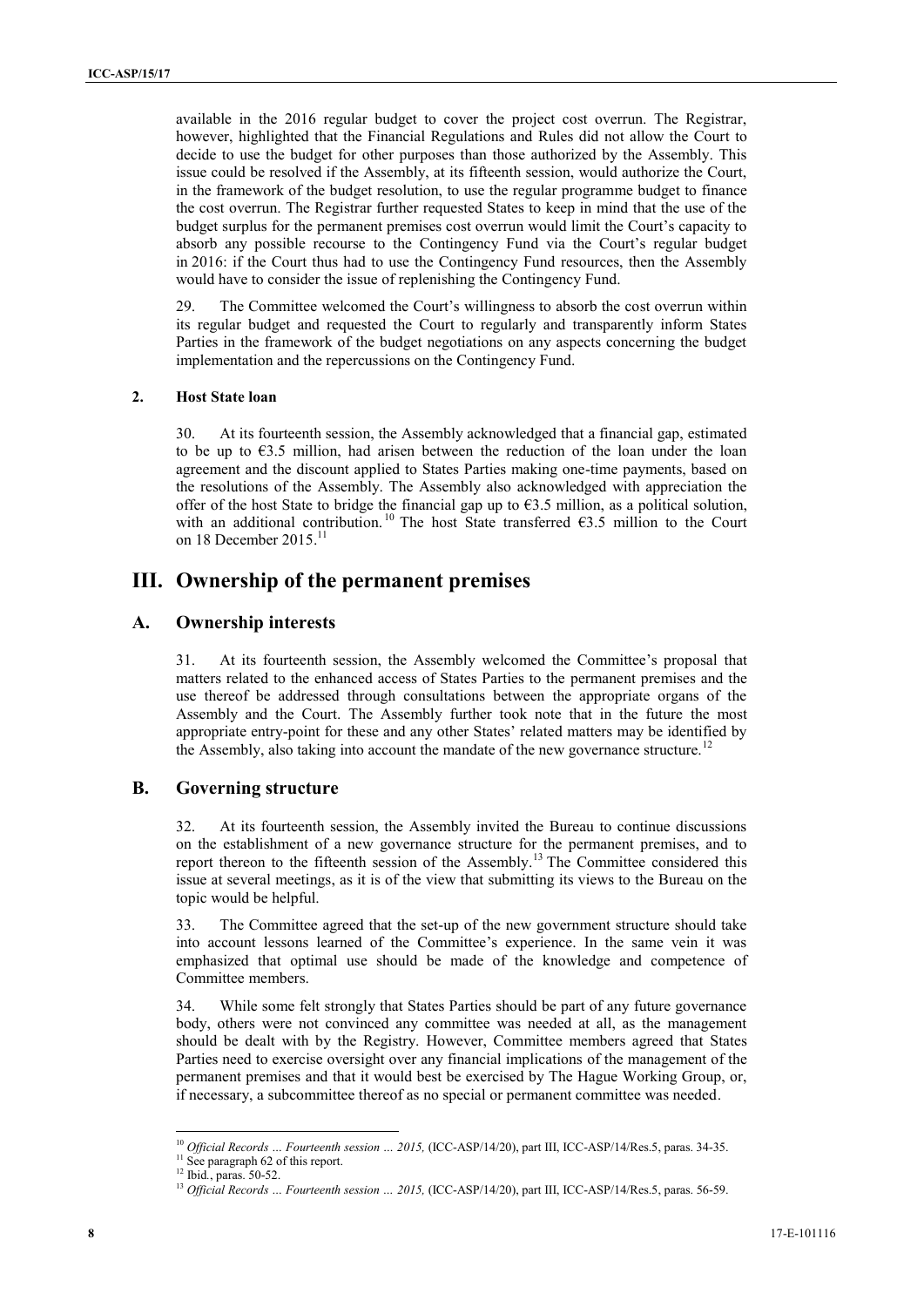35. Some committee members were of the view that it was crucial to have clear and comprehensive terms of reference, with clearly distributed competencies and responsibilities, to avoid some of the challenges the Committee had experienced. Some committee members further agreed that, while it was for the Bureau to draft terms of reference for any future committee, it would make recommendations to the Bureau on elements to include, such as on the composition, the kind of oversight required and the role of the host State. It was pointed out that the Court should necessarily be involved in the drafting of the terms of reference.

36. The Committee submits its proposals to the Bureau (annex VIII).

#### **C. Total cost of ownership**

37. The Assembly requested the Committee to operationalize all aspects of the strategy on the Total Cost of Ownership contained in its report.<sup>14</sup> The Committee started an exchange of views on this issue, taking into account the Decision on Total Cost of Ownership contained in annex II of resolution ICC-ASP/14/Res.5.

38. The Committee considered this issue at several meetings. Committee members saw annex II as providing some important guidance. However, some of the proposals were considered somewhat rigid in structure and doubts were raised if the figures presented were sensible. It was highlighted that the figures would need to be re-assessed based on the day to day operations and together with the Registry's input. Ultimately, the Assembly would need to decide whether to opt for one of the models proposed in annex II and if so to create a fund and determine its size. Should the Assembly decide to build up a large fund, the role of the governance committee would include the management of this fund. Committee members highlighted that such extraordinary investment would call for States Parties' oversight. However, should the Assembly refrain from the establishment of a fund, the governance committee's role would also be limited in this regard. Committee members concurred that they were hesitant to propose any large scale fund, as it was questionable if States Parties would agree to large contributions in addition to the regular budget.

39. The Committee considers that the issue of the total cost of ownership is closely linked with that of the governance structure. The Committee remains seized of the matter and will submit its recommendations to the Bureau.

40. The Committee considered the views which the Committee on Budget and Finance made at its twenty-seventh session.<sup>15</sup> In this regard, the Committee submits its proposals to the Bureau (annex VIII).

# **IV. Other matters**

41. The Committee took note that the interest accrued over the years on the funds of the permanent premises project, essentially the result of interest accrued from the one-time payments, amounts to  $\epsilon$ 553,326.<sup>16</sup>

42. In this connection, the Committee accepted recommendations of the Committee on Budget and Finance at its twenty-seventh session.<sup>17</sup>

43. The Committee recommended that like in the previous year new States Parties shall be assessed contributions against the total cost of the permanent premises whereby one delegation expressed concerns that this contribution might be burdensome for some acceding States Parties and recommended that a decision should be taken on an individual basis at the time of the accession. Other delegations expressed concern that this would reopen a carefully balanced text, and indicated a strong preference for retention of the existing language.

 $^{14}$ Ibid, para. 69.<br> $^{15}$  Official records  $\ldots$  Fifteenth session  $\ldots$  2016 (ICC-ASP/15/20), vol. II, part B.2.

<sup>&</sup>lt;sup>16</sup> The Court informed that the amount of  $\epsilon$  553,326 represents cumulative interest accrued on permanent premises project funds by the end of 2015. Additional interest accrued in 2016 would be negligible, at the current rates, and only known at the end of 2016.<br><sup>17</sup> Ibid., para 236.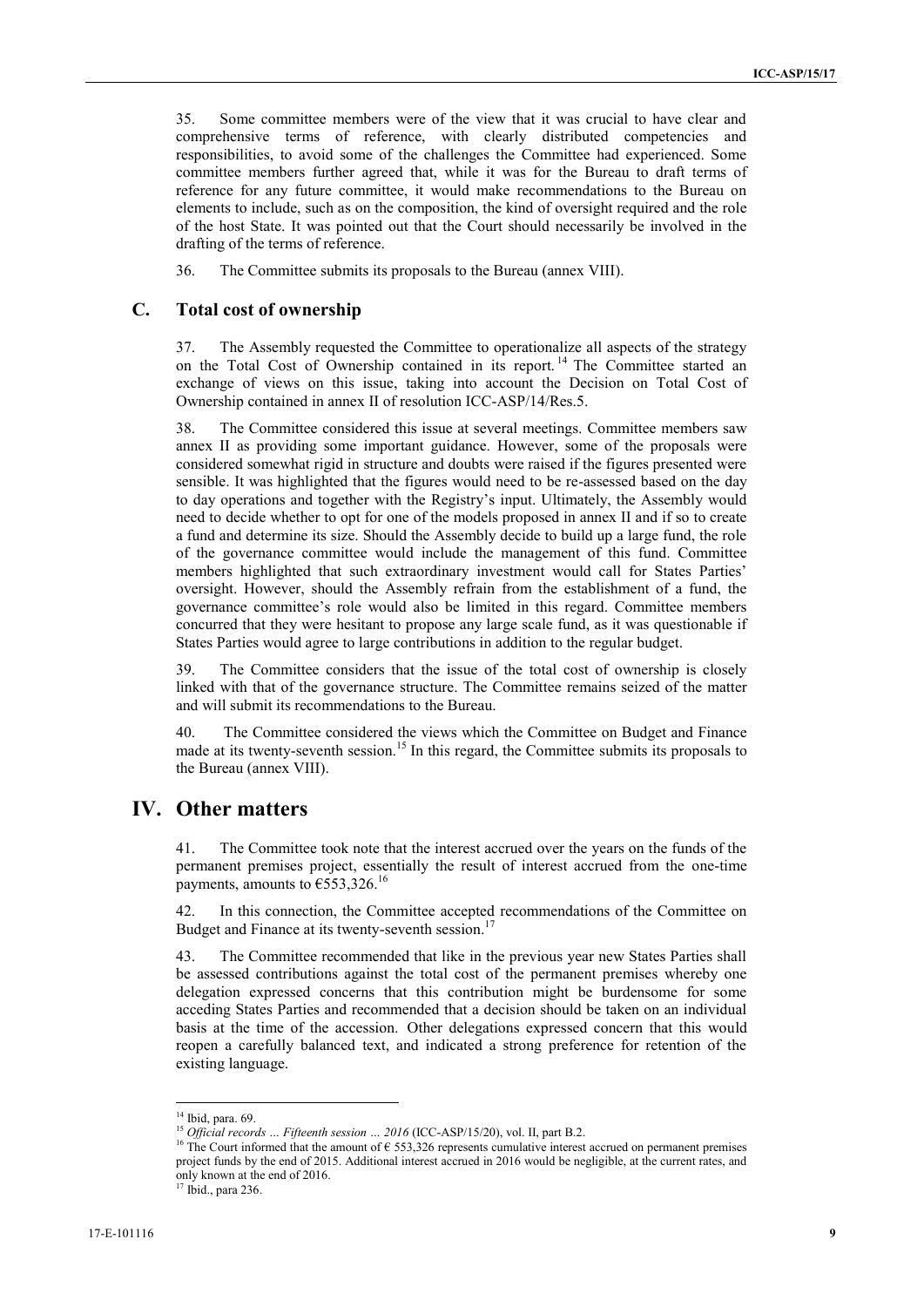# **V. Financial reporting**<sup>18</sup>

## **A. Project expenditure**

#### **1. Appropriation for construction and transition budgets**

44. The construction costs were initially set by the Assembly at no more than  $\epsilon$ 190 million at 2014 prices.<sup>19</sup> Projected savings on the construction cost were identified in the amount of  $\epsilon$ 6.3 million, in 2013, of which  $\epsilon$ 0.7 million were used for a change of the design to increase the flexible use of the permanent premises. As a consequence the savings amounted to  $\epsilon$ 5.6 million, thus bringing down the construction budget to  $\epsilon$ 184.4 million.

45. The unification of the construction and transition projects enabled the PDO to better manage transition costs, including the cost of non-integrated user equipment (and excluding the Court's staff costs), set them at  $E11.3$  million (down from the approved maximum  $E19.8$ million<sup>20</sup>), and partly fund them through the savings identified in the construction budget ( $\epsilon$ 5.6 million).<sup>21</sup> The remaining  $\epsilon$ 5.7 would be financed from the Court's surpluses from the 2012 to 2014 budgets.<sup>22</sup> An amount of  $\epsilon 4.47$  million pertaining to the 2012 surplus<sup>23</sup> was transferred to the project in April 2014. However, no surpluses were available in 2013 and 2014.

46. The construction budget of  $E184.4$  million together with the transition budget of €11.3 million would be financed under the overall unified project budget of €195.7 million. Additional funding ( $64.3$  million) was approved by the Assembly of States Parties in December 2014.<sup>24</sup>

47. In June 2015, the Assembly authorized an increase of the unified budget envelope in the amount of  $\epsilon$ 6 million, bringing the total project budget to  $\epsilon$ 206 million, of which  $€1,993,524$  would not be disbursed if the sharing mechanism of the contract with the General Contractor produced such result.<sup>25</sup>

48. The total appropriation as at 15 October 2016 is €205,750,000 at 2016 price level, subject to the approval by the Assembly of States Parties of the draft settlement negotiated by the Project Director's Office with the construction company, Courtys. The budget appropriations and actual expenditures as at 15 October 2016 for both the construction and transition projects are further detailed in annex I to this report.

#### **2. Expenditures against the construction and transition budgets**

49. The expenditures during 2016 for the construction and transition projects as at 15 October 2016 amount to  $\epsilon$  4.667.2 thousand.

50. The total expenditures for the project (from 2008 until 15 October 2016) amount to €203,648,360, of which €193,089,801 in the construction project, and €10,558,559 in the transition project. Further details are presented in annex I.

#### **3. Expenditures against the Court's annual budget**

51. The expenditures on Major Programme VII-1 Project Director's Office (permanent premises), for the period 2008 until 15 October 2016 (expressed in thousands of euro) amounts to € 5,523.4 broken down as follows: €83.8 in 2008, €317.4 in 2009, €395.4 in

<sup>&</sup>lt;sup>18</sup> This section was prepared by the Project Director's Office. <sup>19</sup> Resolution ICC-ASP/6/Res. 1, preambular paragraph 10.

<sup>&</sup>lt;sup>20</sup> ICC-ASP/10/Res.6, paragraphs 3 and 5.<br><sup>21</sup> Report on the activities of the Oversight Committee, Addendum, ICC-ASP/12/43/Add.1.

<sup>&</sup>lt;sup>22</sup> Resolution ICC-ASP/12/Res.2, annex II, Amendment to the Financial Regulations and Rules – Use of surplus, Regulation 4.7.

<sup>&</sup>lt;sup>23</sup> Resolution ICC-ASP/12/Res.2, paragraph 20. As a first implementation of the amendment of Regulation 4.7 approved, the Assembly also approved that an amount equal to the 2012 surplus was appropriated to funding the overall project budget; CBF/22/15, paragraph 17 and annex 4.<br><sup>24</sup> Resolution ICC-ASP/13/Res.2, para. 17.

 $25$  Resolution ICC-ASP/13/Res.6, para. 2.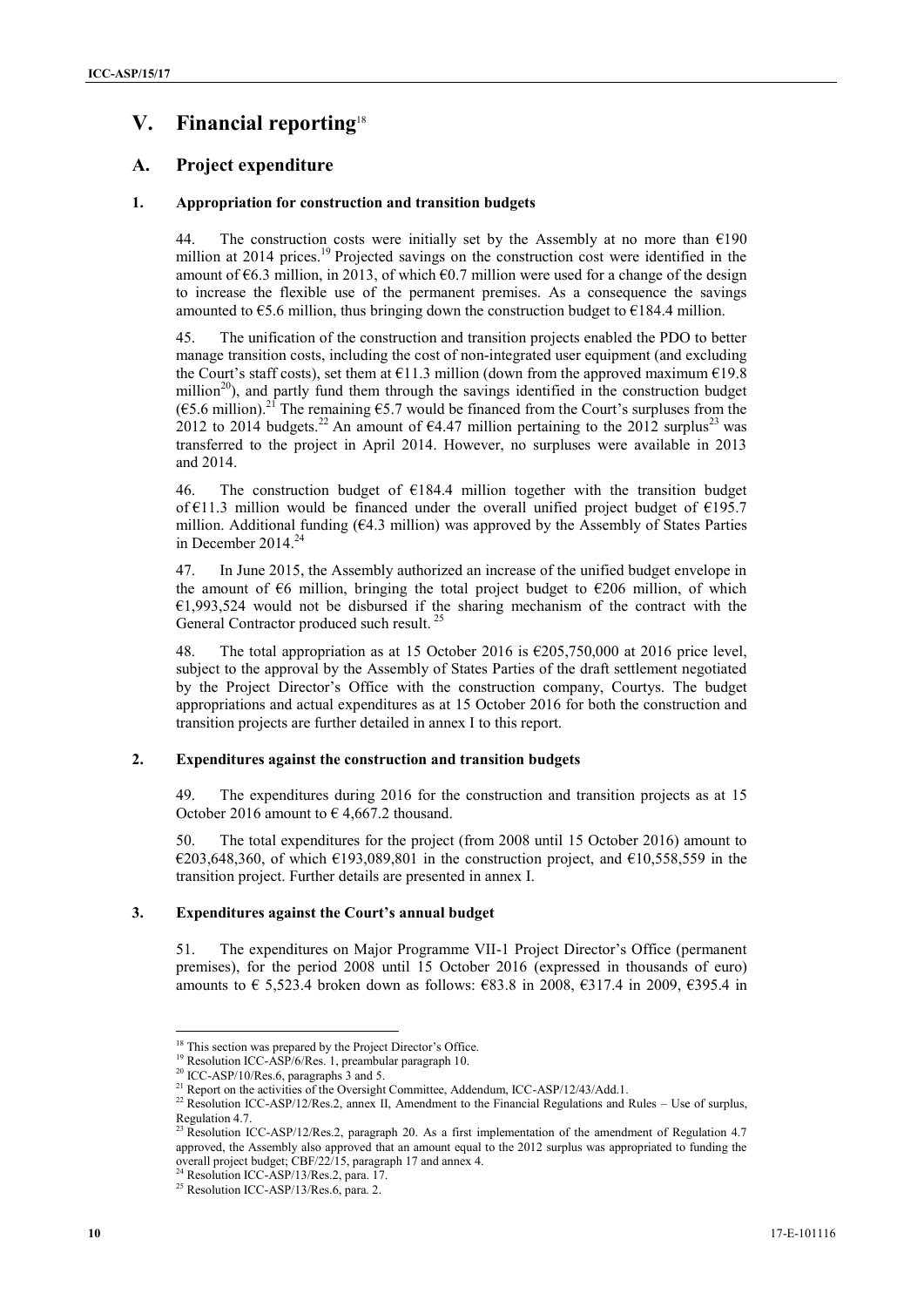2010, €386.4 in 2011, and  $€586.7^{26}$  in 2012, €998.4 for 2013, €1,235.2 for 2014, €1,068.4 for 2015 and  $\epsilon$  181.7 for 2016 as at 15 October 2016. Further details are presented in annex II.

52. Following the decision of the Committee to adopt the revised governance structure in agreement with the Registrar, the budget for sub-programme 3770 ceased to exist at the end of 2013 and the staff and activities of sub-programme 3770 were fully incorporated into Major Programme VII-1. Expenditures for this sub-programme from 2008 until 2013 amounted to  $\epsilon$ 2.021.2 million.

53. Major Programme VII-1, Project Director's Office, will cease to exist at the end of 2016.

#### **4. Total projected cost of the project: construction and transition budget, plus the Court's budget (permanent premises)**

54. The revision of the financial framework has resulted in creating clarification on the full cost impact of the project, through identifying the costs related to the project that are funded via the annual budget of the Court and those that are funded through the construction and transition budgets.

55. Annex III provides an estimate of the full costs related to the project for the period 2008 until 2016, including former sub-programme 3770. The total estimated costs amount to  $\epsilon$ 213.3 million. This cost figure is composed of a maximum of  $\epsilon$ 205.75 million for the construction and transition projects and an estimated figure of  $\epsilon$ 7.5 million from the regular annual budgets of the Court.

56. The €7.5 million in the Court's annual budgets include Major Programme VII-1 and former sub-programme 3770.

#### **5. Cash-flow projection**

57. Annex IV details the cash-flow projection overview.

58. The interest accrued in 2015 on the host State loan amounted to  $\epsilon$  2,185,717.00. This amount was paid to the host State in early 2016 in accordance with the provisions of the Loan Agreement.

59. The cash-flow overview provided in annex IV to this report shows that additional funding for the construction and transition budgets is needed during 2016 and in 2017.

#### **6. Trust fund**

60. A trust fund was established by the Registrar, in accordance with resolution ICC-ASP/6/Res.1, annex VI, for the purpose of holding funds dedicated to the construction of the permanent premises of the Court. No voluntary contributions from governments, international organizations, individuals, corporations or other entities have been received.

## **B. One-time payments**

61. As at 31 December 2014, 65 States Parties had selected the one-time payment option and pledged to make payments to a value of  $\epsilon$ 92,983,405. The one-time payments actually received from 62 States Parties amount to  $\epsilon$ 94,568,303.0, of which overpayments received amount to  $E1,849,015.0$ . Further details are provided in annex V to this report. The Assembly decided on the disposition of these overpayments, in operative paragraph 67(d) of resolution ICC-ASP/14/Res.5.<sup>27</sup>

62. In implementation of resolution ICC-ASP/14/Res.5, paragraph 35, adopted on 26 November 2015, the host State and the Court signed a Memorandum of Understanding,

<sup>&</sup>lt;sup>26</sup> Increase due to the merger of the Project Director's Office and the POPP.

<sup>&</sup>lt;sup>27</sup> "Surplus deriving from overpayment of contributions in the permanent premises shall offset future contributions due by the same States Parties against the long-term capital replacement costs", operative paragraph 67(d) of resolution ICC-ASP/14/Res.5.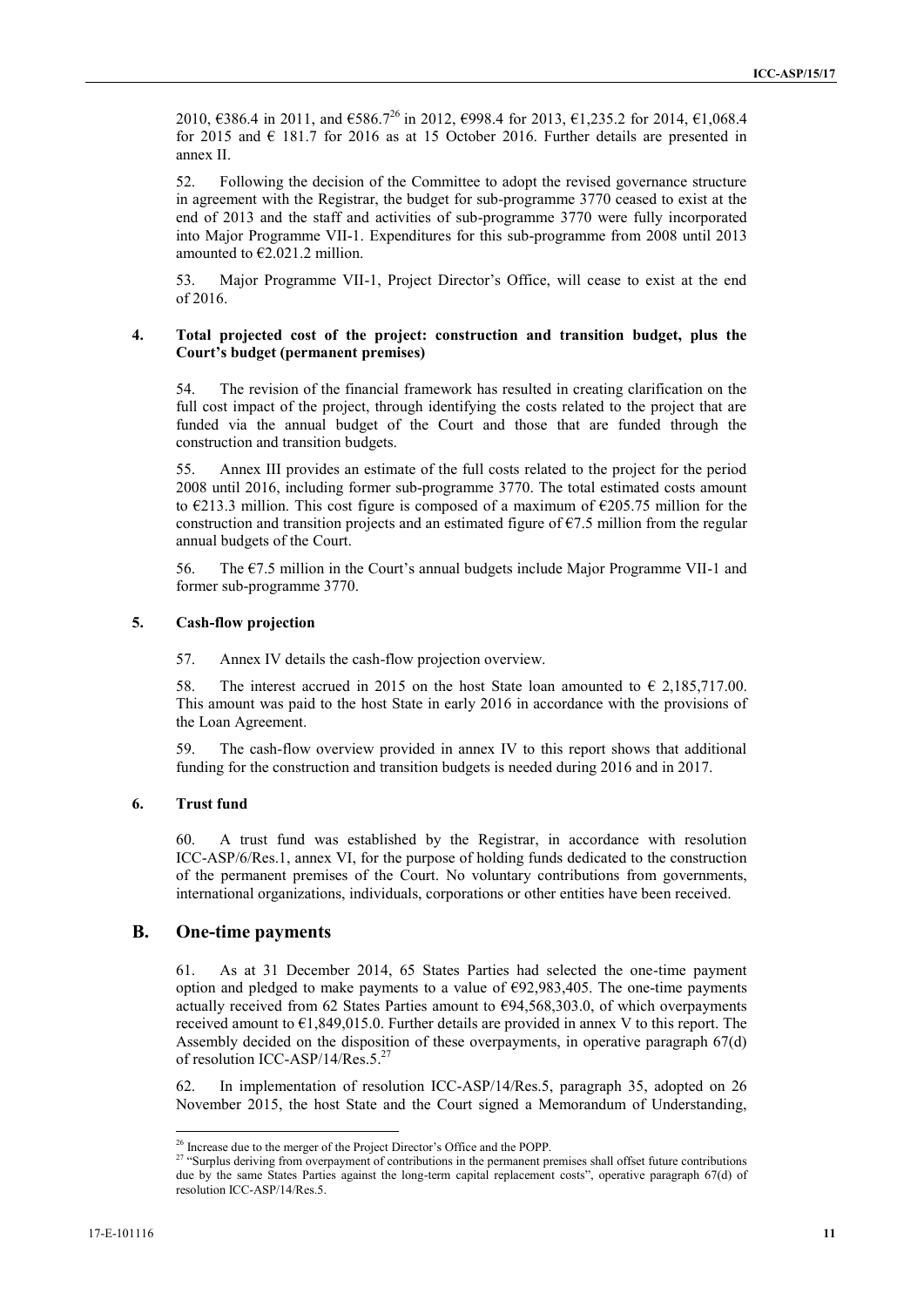on 16 December 2015, regarding the host State Additional Contribution. The host State transferred €3.5 million to the Court on 18 December 2015. The MoU included the host State offer that should the financial gap be in effect less than  $63.5$  million, the Court would use the surplus towards redemption of the Loan, with the effect of reducing the contributions for States Parties participating in the loan from the Expiry Date onwards, in accordance with the Loan Agreement. The one-time payment gap, after the 29 June 2016 deadline expired, was  $63,118,225$ . The surplus of the voluntary additional contribution was €381,775. The host State also agreed to grant the 17.5 per cent discount on the voluntary contribution, i.e. an additional  $£545,689$ .

# **Annex I**

# **Summary financial total overview up to 15 October 2016**

|                                  |                    | <b>Budget</b>                    |                     | <b>SAP</b> Budget execution |                              |                          |                                | Provisions           |                          |  |
|----------------------------------|--------------------|----------------------------------|---------------------|-----------------------------|------------------------------|--------------------------|--------------------------------|----------------------|--------------------------|--|
|                                  | <b>Budget</b>      | <b>Budget</b><br>approved<br>for | <b>Budget</b>       | SAP paid<br>to date         | SAP <sub>PO</sub><br>to date | SAP total<br>execution   | Obligated<br>not in<br>SAP vet | Still to<br>obligate | Total cost<br>worst case |  |
|                                  | approved<br>by ASP | spending<br>$by$ OC              | closing<br>position | (2)                         | (3)                          | $(5=2+3)$                | (A)                            | (B2)                 | $(5+A+B2)$               |  |
| <b>Construction cost</b>         |                    |                                  |                     |                             |                              |                          |                                |                      |                          |  |
| Form of Agreement (excluding AV) |                    |                                  |                     | 140,307,200                 | 737,500                      | 141,044,700              | $\boldsymbol{0}$               | $\overline{0}$       | 141,044,700              |  |
| Share part ICC NEC3 contract     |                    |                                  |                     | $\mathbf{0}$                | $\mathbf{0}$                 | $\theta$                 | $\theta$                       | $\mathbf{0}$         | $\theta$                 |  |
| AV                               |                    |                                  |                     | 9,234,881                   | 107,648                      | 9,342,529                | $\mathbf{0}$                   | $\mathbf{0}$         | 9,342,529                |  |
| Construction others              |                    |                                  |                     | 1,710,294                   | $\overline{0}$               | 1,710,294                | $\boldsymbol{0}$               | $\boldsymbol{0}$     | 1,710,294                |  |
| Risk                             | 12,046,231         | $\boldsymbol{0}$                 | 12,046,231          | 17,701,101                  | 837,393                      | 18,538,493               | $\boldsymbol{0}$               | 14,500               | 18,552,993               |  |
| Permits& Dues                    | 2,549,526          | $\boldsymbol{0}$                 | 2,549,526           | 2,560,699                   | $\boldsymbol{0}$             | 2,560,699                | $\mathbf{0}$                   | $\overline{0}$       | 2,560,699                |  |
| Fees                             | 20,492,188         | $\mathbf{0}$                     | 20,492,188          | 20,087,126                  | 37,959                       | 20,125,085               | $\boldsymbol{0}$               | $\boldsymbol{0}$     | 20,125,085               |  |
| Other Cost                       | 1,500,000          | $\boldsymbol{0}$                 | 1,500,000           | 1,488,500                   | $\boldsymbol{0}$             | 1,488,500                | $\boldsymbol{0}$               | $\overline{0}$       | 1,488,500                |  |
| Additional budget                | $\boldsymbol{0}$   | 8,300,000                        | 8,300,000           | $\mathbf{0}$                | $\overline{0}$               | $\mathbf{0}$             | $\mathbf{0}$                   | $\mathbf{0}$         | $\mathbf{0}$             |  |
| Subtotal construction            | 184,347,645        | 8,300,000                        | 192,647,645         | 193,089,801                 | 1,720,499                    | 194,810,300              | $\theta$                       | 14,500               | 194,824,800              |  |
| <b>Transition</b>                |                    |                                  |                     |                             |                              |                          |                                |                      |                          |  |
| Construction cost transition     | 1.067.355          | $\mathbf{0}$                     | 1,067,355           | 3,196,450                   | $\blacksquare$               | 3,196,450                | $\mathbf{0}$                   | $\overline{0}$       | 3,196,450                |  |
| Fees transition                  | 3,450,820          | $\boldsymbol{0}$                 | 3,450,820           | 2,619,145                   | 142,632                      | 2,761,777                | $\boldsymbol{0}$               | 49,810               | 2,811,587                |  |
| Equipment transition             | 6,834,180          | $\mathbf{0}$                     | 6,834,180           | 4,742,965                   | 78,992                       | 4,821,957                | $\mathbf{0}$                   | 95,207               | 4,917,163                |  |
| Reserve                          | $\boldsymbol{0}$   | $\boldsymbol{0}$                 | $\mathbf{0}$        | ۰                           | $\overline{\phantom{a}}$     | $\overline{\phantom{a}}$ | $\boldsymbol{0}$               | $\mathbf{0}$         | $\mathbf{0}$             |  |
| Subtotal transition              | 11,352,355         | $\theta$                         | 11,352,355          | 10,558,559                  | 221,624                      | 10,780,183               | 0                              | 145,017              | 10,925,199               |  |
| Consolidated                     | 195,700,000        | 8,300,000                        | 204,000,000         | 203,648,360                 | 1,942,123                    | 205,590,484              | 0                              | 159,517              | 205,750,000              |  |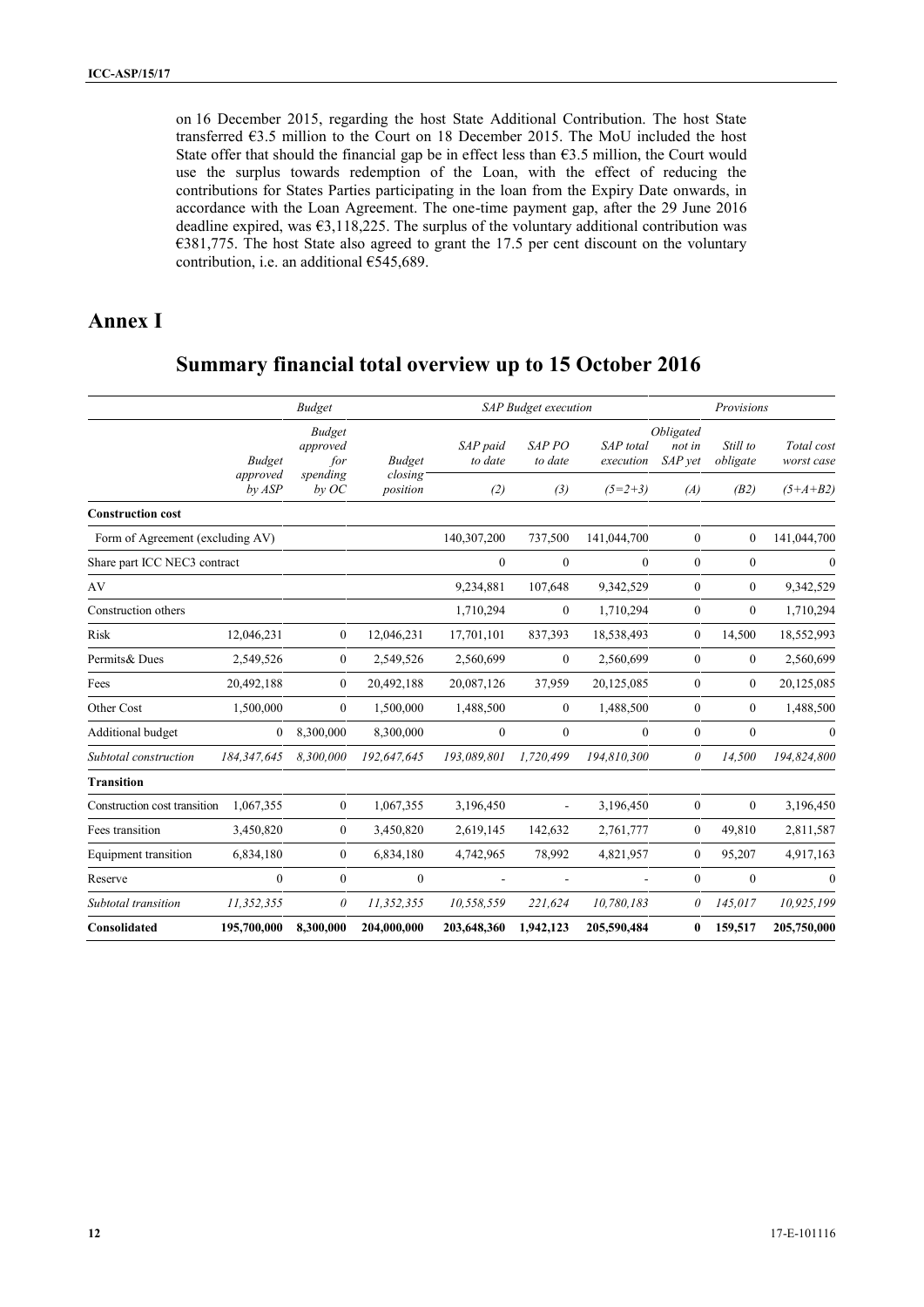# **Annex II**

# **Expenditures and future projected budgets for Major Programme VII-1 (Project Director's Office) per 15 October 2016 (in thousands of euro)**

| 7110 and 7120<br><b>Project Director's</b><br>Office (permanent<br>premises) | Actual<br>expenditure<br>2008 | Actual<br>expenditure<br>2009 | Actual<br>expenditure<br>2010 | Actual<br>expenditure<br>2011 | Actual<br>2012 | Actual<br>2013 | Actual<br>expenditure expenditure expenditure<br>2014 | expenditure<br>2015 | Actual Approved<br>budget<br>$2016$ (**) | Actual<br>expenditure<br>per<br>15.10.2016 | Actual<br>Impl.<br>in $%$ | Anticipated<br>Rate expenditure<br>2016 | Total<br>2008-<br>2016<br>$(^{*})$ $(^{*})$ |
|------------------------------------------------------------------------------|-------------------------------|-------------------------------|-------------------------------|-------------------------------|----------------|----------------|-------------------------------------------------------|---------------------|------------------------------------------|--------------------------------------------|---------------------------|-----------------------------------------|---------------------------------------------|
| Professional staff                                                           |                               |                               |                               |                               |                |                |                                                       |                     |                                          |                                            |                           |                                         |                                             |
| General Service staff                                                        |                               |                               |                               |                               |                |                | No breakdown available                                |                     |                                          |                                            |                           |                                         |                                             |
| Subtotal staff                                                               | 48.3                          | 266.6                         | 315.6                         | 321.5                         | 352.4          | 599.0          | 654.2                                                 | 423.0               | 210.9                                    | 157.9                                      | 74.9%                     | 210.9                                   | 3,191.5                                     |
| General temporary<br>assistance                                              |                               | 16.8                          | 26.4                          | 9.7                           | 37.2           | 74.7           | 353.0                                                 | 483.3               | 0.0                                      | 0.0                                        |                           | 0.0                                     | 1,001.1                                     |
| Consultants                                                                  |                               |                               |                               |                               |                |                |                                                       |                     | 0.0                                      |                                            |                           | 0.0                                     |                                             |
| Subtotal other staff                                                         |                               | 16.8                          | 26.4                          | 9.7                           | 37.2           | 74.7           | 353.0                                                 | 483.3               | 0.0                                      | 0.0                                        |                           | 0.0                                     | 1,001.1                                     |
| Travel                                                                       | 0.5                           | 4.4                           | 14.9                          | 19.3                          | 6.4            | 10.2           | 25.8                                                  | 10.6                | 2.8                                      | 0.0                                        | $0\%$                     | 2.8                                     | 95.0                                        |
| Hospitality                                                                  |                               | 5.7                           | 8.6                           | 2.8                           | 4.2            | 1.5            | 0.4                                                   |                     | 2.6                                      | 0.0                                        | $0\%$                     | 2.6                                     | 25.8                                        |
| Contractual services                                                         | 35.0                          | 2.1                           | 9.4                           | 28.2                          | 148.1          | 309.7          | 187.9                                                 | 119.0               | 232.0                                    | 22.0                                       | 9%                        | 226.7                                   | 1,066.1                                     |
| Training                                                                     |                               |                               |                               | 3.2                           | 36.5           | 0.0            | 13.6                                                  | 8.6                 | 0.0                                      | 1.8                                        |                           | 5.3                                     | 67.3                                        |
| General operating<br>expenses                                                |                               | 9.9                           | 20.0                          | 0.0                           | 0.0            | 0.0            | 0.0                                                   | 0.0                 | 2.5                                      | 0.0                                        | $0\%$                     | 2.5                                     | 32.4                                        |
| Supplies and<br>materials                                                    |                               |                               |                               | 1.1                           | 0.0            | 0.0            | 0.2                                                   | 0.4                 | 1.0                                      | 0.0                                        | $0\%$                     | 1.0                                     | 2.6                                         |
| Furniture and<br>equipment                                                   |                               | 11.9                          | 0.5                           | 0.6                           | 1.8            | 3.3            | 0.0                                                   | 23.5                | 0.0                                      | 0.0                                        | $\sim$                    | 0.0                                     | 41.7                                        |
| Subtotal non-staff                                                           | 35.5                          | 34.0                          | 53.4                          | 55.2                          | 197.1          | 324.7          | 228.0                                                 | 162.1               | 240.9                                    | 23.8                                       | 0.2%                      | 240.9                                   | 1,330.9                                     |
| <b>Total</b>                                                                 | 83.8                          | 317.4                         | 395.4                         | 386.4                         | 586.7          | 998.4          | 1235.2                                                | 1068.4              | 451.8                                    | 181.7                                      |                           | 451.8                                   | 5,523.4                                     |

(\*) Proposed budgets and subject to change.

(\*\*) As of 2014 programme 7110 incorporates the former sub-programme 3770.

(\*\*\*) As of 2014 programme 7130, previously known as "2gv"costs is incorporated in the increased multi-annual construction budget.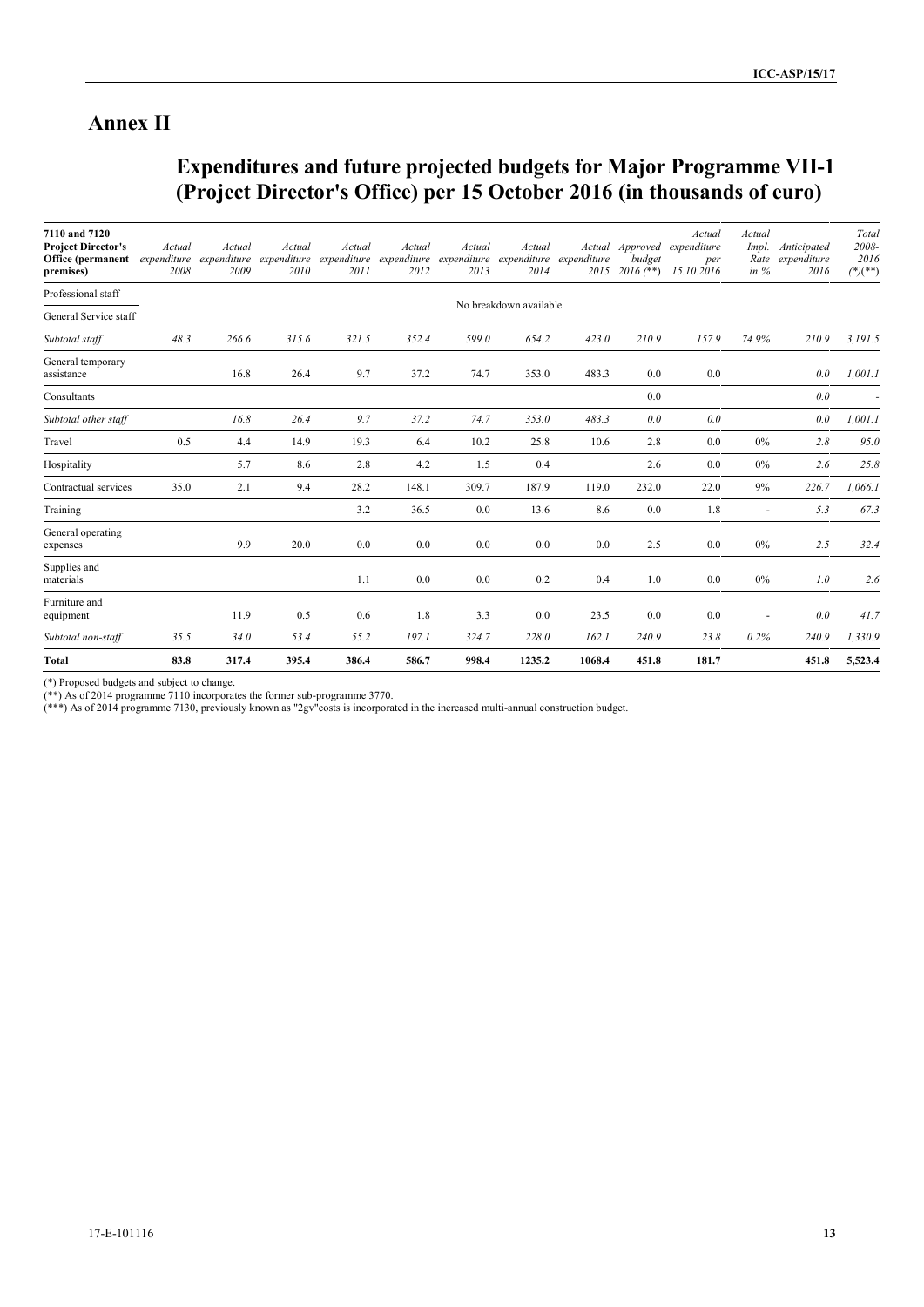# **Annex III**

# **Total projected cost of the permanent premises project per 15 October 2016 (in thousands of euro) - Expenditures and future cost permanent premises project**

|                                                                                                                                                                   | Actual                   | Actual              | Actual              | Actual               | Actual              | Actual              | Actual              | Actual              | Approved       | Actual<br>expenditure | Anticipated         | Total                    |
|-------------------------------------------------------------------------------------------------------------------------------------------------------------------|--------------------------|---------------------|---------------------|----------------------|---------------------|---------------------|---------------------|---------------------|----------------|-----------------------|---------------------|--------------------------|
|                                                                                                                                                                   | expenditure<br>2008      | expenditure<br>2009 | expenditure<br>2010 | expenditures<br>2011 | expenditure<br>2012 | expenditure<br>2013 | expenditure<br>2014 | expenditure<br>2015 | budget<br>2016 | per<br>15.10.2016     | expenditure<br>2016 | (estimated)<br>2008-2016 |
| Unified project budget (multi-annual budget)                                                                                                                      |                          |                     |                     |                      |                     |                     |                     |                     |                |                       |                     |                          |
| Revised total unified project<br>budget, including 3gv and 2gv<br>costs (195,715 k€) + 4,300 k €+<br>4,000 mio = 204,000 k $\epsilon$ as per<br>ASP res June 2015 | $\overline{\phantom{a}}$ | 1,279.5             | 5,133.3             | 6,873.4              | 8,566.5             | 37,300.9            | 84,017.0            | 55,810.5            | 6,768.8        | 4,667.2               | 6,768.8             | 205,750.0                |
| <b>Total unified project budget</b>                                                                                                                               |                          |                     |                     |                      |                     |                     |                     |                     |                |                       |                     | 205,750.0                |
| <b>Annual budget</b>                                                                                                                                              |                          |                     |                     |                      |                     |                     |                     |                     |                |                       |                     |                          |
| Major Programme VII-1                                                                                                                                             | 83.8                     | 317.4               | 395.4               | 386.4                | 586.7               | 998.4               | 1235.2              | 1068.4              | 451.8          | 181.7                 | 451.8               | 5,523.4                  |
| Programme 7110 - Project<br>Director's Office                                                                                                                     | 83.8                     | 317.4               | 395.4               | 386.4                | 421.8               | 782.6               | 695.8               | 477.0               | 245.8          | 165.7                 | 245.8               | 3,806.0                  |
| Programme 7120 - ICC Staff<br>Resources and management<br>support $(**)$                                                                                          | 0.0                      | 0.0                 | 0.0                 | 0.0                  | 113.9               | 215.8               | 539.5               | 591.4               | 206.0          | 16.0                  | 206.0               | 1,666.6                  |
| Programme 7130 - 2gv elements<br>(non-integrated user equipment)<br>$(***)$                                                                                       | 0.0                      | 0.0                 | 0.0                 | 0.0                  | 50.9                | 0.0                 | 0.0                 |                     | 0.0            |                       | 0.0                 | 50.8                     |
| Sub-programme 3770 - Registry<br>Permanent Premises Office                                                                                                        | 268.2                    | 260.9               | 381.4               | 379.8                | 407.4               | 323.4               | 0.0                 | 0.0                 | 0.0            |                       | 0.0                 | 2,021.2                  |
| <b>Total annual budget</b>                                                                                                                                        |                          |                     |                     |                      |                     |                     |                     |                     |                |                       |                     | 7,544.6                  |
| <b>Estimated Grand Total 2008 - 2016</b>                                                                                                                          |                          |                     |                     |                      |                     |                     |                     |                     |                |                       |                     | 213,294.6                |

(\*) Proposed budgets and subject to change

(\*\*) As of 2014 programme 7110 incorporates the former sub-programme 3770

(\*\*\*) As of 2014 programme 7130, previously knows as "2gv"costs is incorporated in the increased multi-annual construction budget

# **Annex IV**

# **Cash flow projection per 15 October 2016**

|               | Disbursement<br>as at 15.10.2016 | Oct-16<br>Forecast | $Nov-16$<br>Forecast | <i>Dec-16</i><br>Forecast | $Sep-17$<br>Forecast | Total          |
|---------------|----------------------------------|--------------------|----------------------|---------------------------|----------------------|----------------|
| Disbursement  | $-203,648,360$                   | $-61.608$          | $-182.832$           | $-1.750,000$              | $-107.200$           | $-205,750,000$ |
| Court funding | 9,180,591                        | 61,608             | 182,832              | 1,750,000                 | 107,200              | 11.282.231     |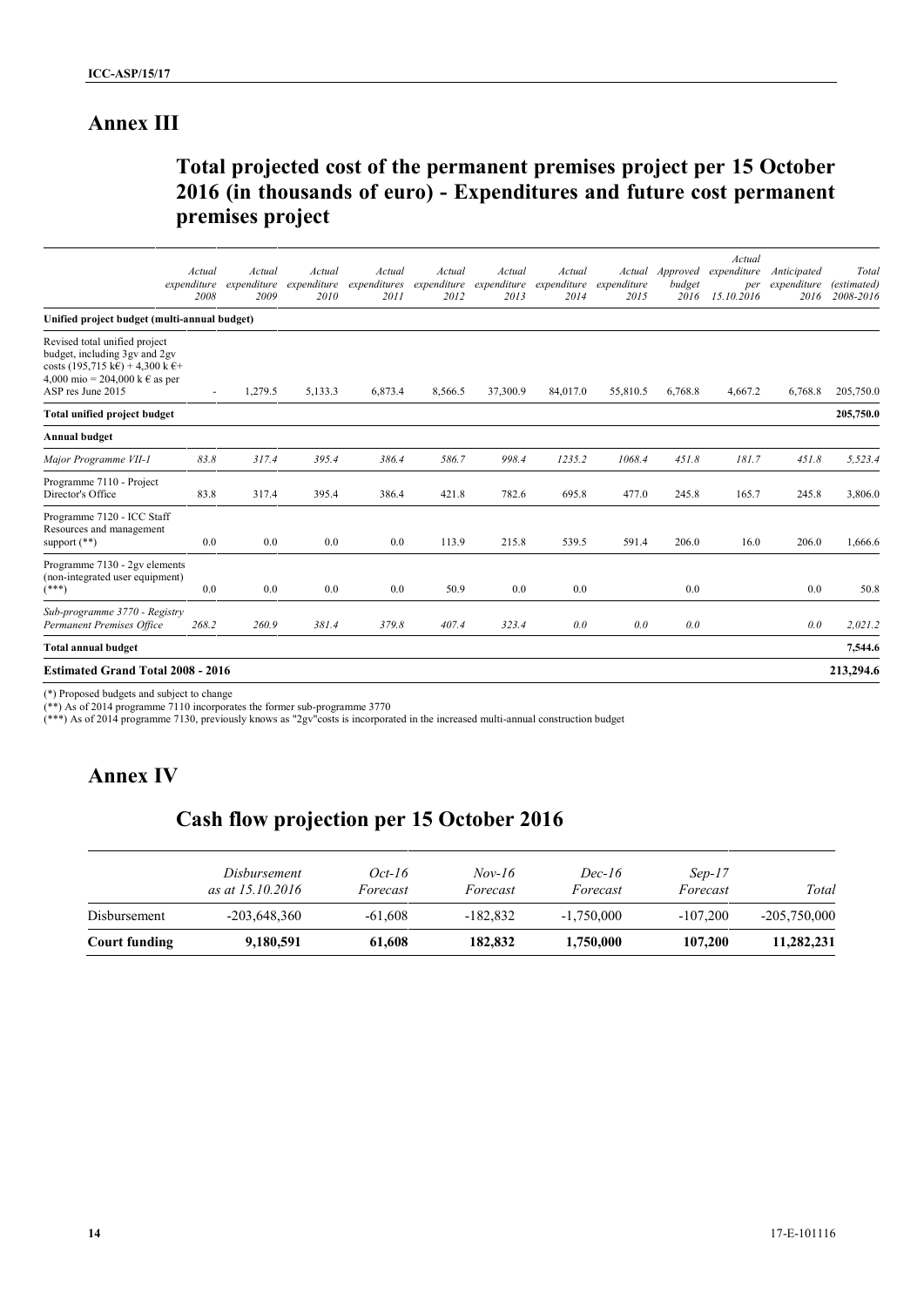# **Annex V**

# **Status of One-time payments (in euros) as at 29 June 2016**

|    |                                  |                    | OTP Received by | OTP Unpaid pledge - |              |
|----|----------------------------------|--------------------|-----------------|---------------------|--------------|
|    | <b>State Party</b>               | <b>OTP</b> Pledged | deadline        | Host State Loan     | OTP Overpaid |
| 1  | Albania                          | 24,645             | 24,645          |                     |              |
| 2  | Andorra                          | 19,685             | 19,685          |                     |              |
| 3  | Antigua and Barbuda              | 4,960              | 1,741           | 3,219               |              |
| 4  | Argentina                        | 1,064,075          | 1,068,835       |                     | 4,760        |
| 5  | Australia                        | 5,108,800          | 5,108,955       |                     | 155          |
| 6  | <b>Barbados</b>                  | 19,685             | 19,685          |                     |              |
| 7  | Benin                            | 7,440              |                 | 7,440               |              |
| 8  | Bolivia                          | 22,165             | 22,165          |                     |              |
| 9  | Bosnia & Herzegovina             | 41,849             | 41,850          |                     |              |
| 10 | Burkina Faso                     | 7,440              | 4,576           | 2,864               |              |
| 11 | Cambodia                         | 9,920              | 2,288           | 7,632               |              |
| 12 | Canada                           | 7,350,409          | 7,350,410       |                     | 1            |
| 13 | Chad                             | 4,960              | 2,281           | 2,679               |              |
| 14 | Chile                            | 822,740            | 822,740         |                     |              |
| 15 | Colombia                         | 637,980            | 637,980         |                     |              |
| 16 | Costa Rica                       | 93,620             | 93,620          |                     |              |
| 17 | Cyprus                           | 115,785            | 115,785         |                     |              |
| 18 | Czech Republic                   | 950,769            | 950,770         |                     |              |
| 19 | Democratic Republic of the Congo | 7,440              | 6,864           | 576                 |              |
| 20 | Denmark                          | 1,662,685          | 1,662,685       |                     |              |
| 21 | Djibouti                         | 2,480              |                 | 2,480               |              |
| 22 | Ecuador                          | 108,345            | 108,345         |                     |              |
| 23 | Estonia                          | 98,580             | 98,580          |                     |              |
| 24 | Finland                          | 1,278,440          | 1,290,503       |                     | 12,063       |
| 25 | Gabon                            | 49,289             | 18,220          | 31,069              |              |
| 26 | Georgia                          | 17,205             | 17,205          |                     |              |
| 27 | Germany                          | 17,590,175         | 17,590,485      |                     | 310          |
| 28 | Greece                           | 1,571,545          | 1,571,545       |                     |              |
| 29 | Hungary                          | 655,185            | 558,303         | 96,882              |              |
| 30 | Iceland                          | 66,495             | 84,661          |                     | 18,166       |
| 31 | Ireland                          | 1,029,665          | 1,029,665       |                     |              |
| 32 | Italy                            | 10,956,640         | 11,621,392      |                     | 664,752      |
| 33 | Jordan                           | 54,249             | 54,250          |                     | 1            |
| 34 | Latvia                           | 115,785            | 115,785         |                     |              |
| 35 | Liechtenstein                    | 22,165             | 22,881          |                     | 716          |
| 36 | Lithuania                        | 179,800            | 179,800         |                     |              |
| 37 | Luxembourg                       | 199,485            | 199,485         |                     |              |
| 38 | Malta                            | 39,369             | 39,370          |                     |              |
| 39 | Mauritius                        | 32,085             | 32,085          |                     |              |
| 40 | Mexico                           | 4,537,315          | 5,164,300       |                     | 626,985      |
| 41 | Mongolia                         | 7,440              | 7,440           |                     |              |
| 42 | Montenegro                       | 12,245             | 12,245          |                     |              |
| 43 | Namibia                          | 24,645             | 24,645          |                     |              |
| 44 | Netherlands                      | 4,074,175          | 4,272,802       |                     | 198,627      |
| 45 | Panama                           | 64,015             | 51,038          | 12,977              |              |
| 46 | Philippines                      | 379,285            | 379,413         |                     | 128          |
| 47 | Poland                           | 2,268,735          | 2,268,735       |                     |              |
| 48 | Portugal                         | 1,167,615          | 1,205,842       |                     | 38,227       |
| 49 | Republic of Korea                | 913,567            | 913,567         |                     |              |
| 50 | Republic of Moldova              | 7,440              | 7,440           |                     |              |
| 51 | Romania                          | 556,760            | 556,760         |                     |              |
| 52 | Samoa                            | 2,480              | 2,480           |                     |              |
| 53 | San Marino                       | 7,440              | 7,440           |                     |              |
| 54 | Serbia                           | 98,580             | 98,580          |                     |              |
| 55 | Slovakia                         | 421,289            | 421,290         |                     |              |
| 56 | Slovenia                         | 246,295            | 246,295         |                     |              |
| 57 | South Africa                     | 916,360            | 916,360         |                     |              |
| 58 | Spain                            | 7,323,285          | 7,323,898       |                     | 613          |
| 59 | Suriname                         | 9,920              | 2,281           | 7,639               |              |
| 60 | Sweden                           | 2,364,680          | 2,450,583       |                     | 85,903       |
| 61 | Switzerland                      | 2,579,045          | 2,774,014       |                     | 194,969      |
| 62 | Timor-Leste                      | 4,960              | 4,960           |                     |              |
| 63 | Trinidad and Tobago              | 108,345            | 108,345         |                     |              |
| 64 | Tunisia                          | 88,660             |                 | 88,660              |              |
|    | 65 United Kingdom                | 12,754,795         | 12,757,430      |                     | 2,635        |
|    | <b>Total</b>                     | 92,983,405         | 94,568,303      | 264,117             | 1,849,015    |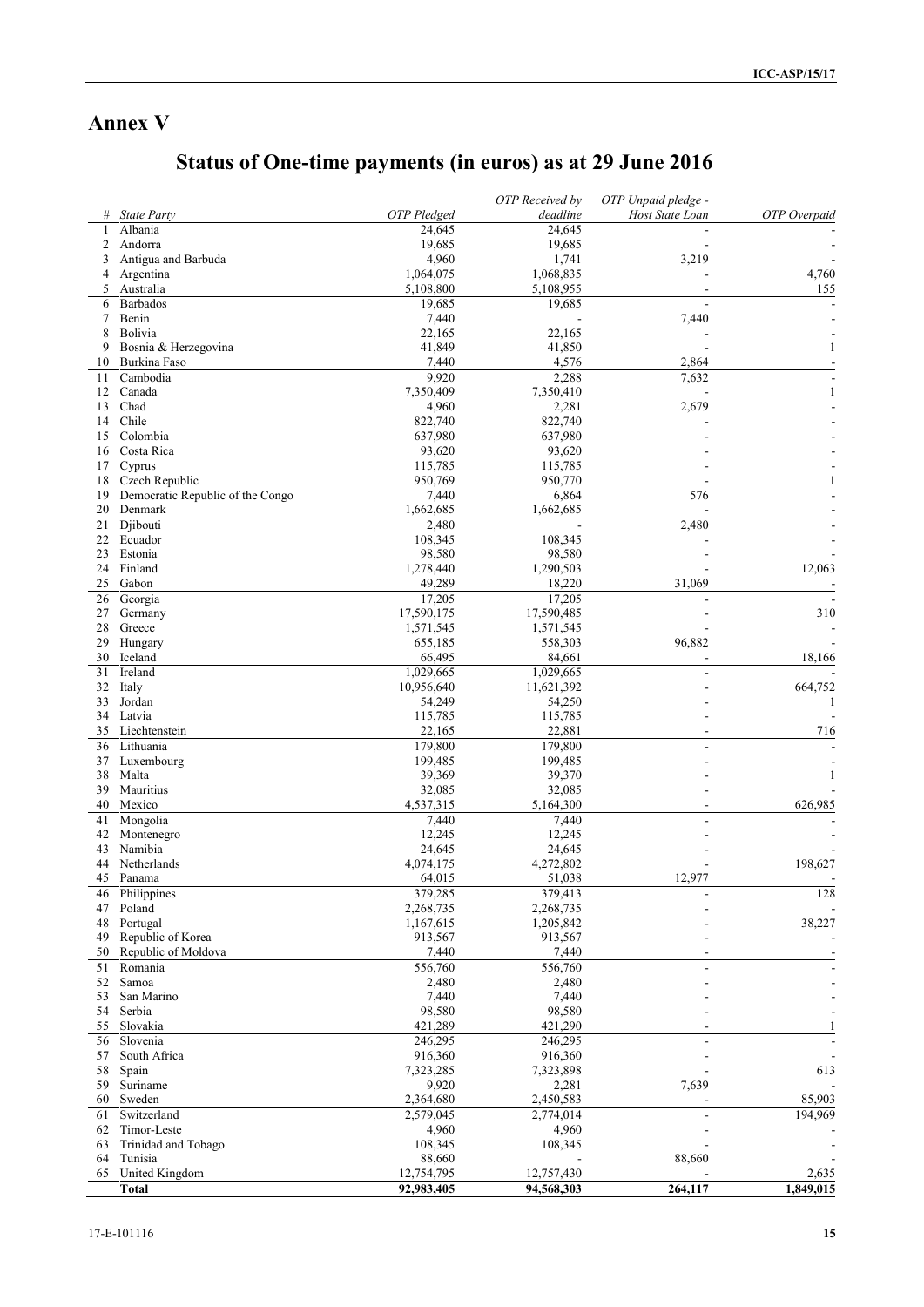## **Annex VI**

# **Decision on the draft settlement agreement with the general contractor Courtys**

*Acting within* its mandate to act on behalf of the Assembly as its subsidiary body in the construction of the permanent premises and its role of providing strategic oversight over the permanent premises project<sup>1</sup> with a view to considering the best options available for all States Parties;

*Recalling* resolutions ICC-ASP/13/Res.6 and ICC-ASP/14/Res.5 in which the Assembly, following a series of prior cost overruns in the permanent premises project, set the budget ceiling for the unified project at  $\epsilon$ 206 million and at the expected expenditure level of  $\epsilon$ 204 million:

*Having been informed* by the Project Director that there would be additional cost overruns resulting from unforeseen expenditures in areas of direct importance for the completion of the project, as well as claims by the general contractor, Courtys, in respect of compensation events previously rejected by the Project Director's Office;

*Having been further informed* that the Project Director's Office had engaged in substantive negotiations with the general contractor, Courtys, with a view to achieving a final settlement of the project in the best interest of States Parties and the Court and with a view to avoiding potential dispute settlement proceedings;

*Having been further informed* by the Project Director at its 23 June 2016 meeting that he had reached a draft agreement to settle the outstanding financial issues with the general contractor, taking into account the aforementioned additional expenditures and outstanding claims and disputes, as well as penalties assessed under the contract against the contractor for delays in the handover of the permanent premises to the Court, bringing the total cost of the project to  $\epsilon$ 205.75 million;

*Having reviewed* the draft agreement to settle the outstanding financial issues with the general contractor and *determined* that it would exceed the budget envelope authorized by the Assembly by  $\epsilon$ 1.75 million, and upon professional advice received from the Project Director, the project manager – Brink Groep, and the expert retained by the Committee to advise it on technical matters, that the draft agreement represented the best possible outcome for States Parties as well as that it would remove a number of uncertainties and additional costs that would otherwise prevail in the project, including possible dispute resolution;

*Having been informed* further at its 23 June 2016 meeting by the Registrar that the Court's three heads of organs had agreed to absorb the cost overrun, as requested by the Committee in its 9 March 2016 letter, within its regular budget, from funds freed by the Court's rate of implementation of its allocated budget, which has historically hovered around 98 per cent of the allocated amount;

*Aware* that resolutions ICC-ASP/13/Res.6 and ICC-ASP/14/Res.5 are binding upon the Committee and that it cannot authorize any increase of the unified project budget or additional expenditure, nor any other funding requirements, and that this includes a draft settlement agreement resulting in financial liabilities;

*Recalling* that only the Assembly has the prerogative to authorize expenditures above the approved budget envelope and to determine the financing of such an increase; and

*Noting* that authorization by the Assembly is a condition precedent for the finalization of the signature and execution of the draft settlement agreement without requiring additional financial contributions from States Parties;

 $1$  ICC-ASP/6/Res.1, annex II, paras. 1-2.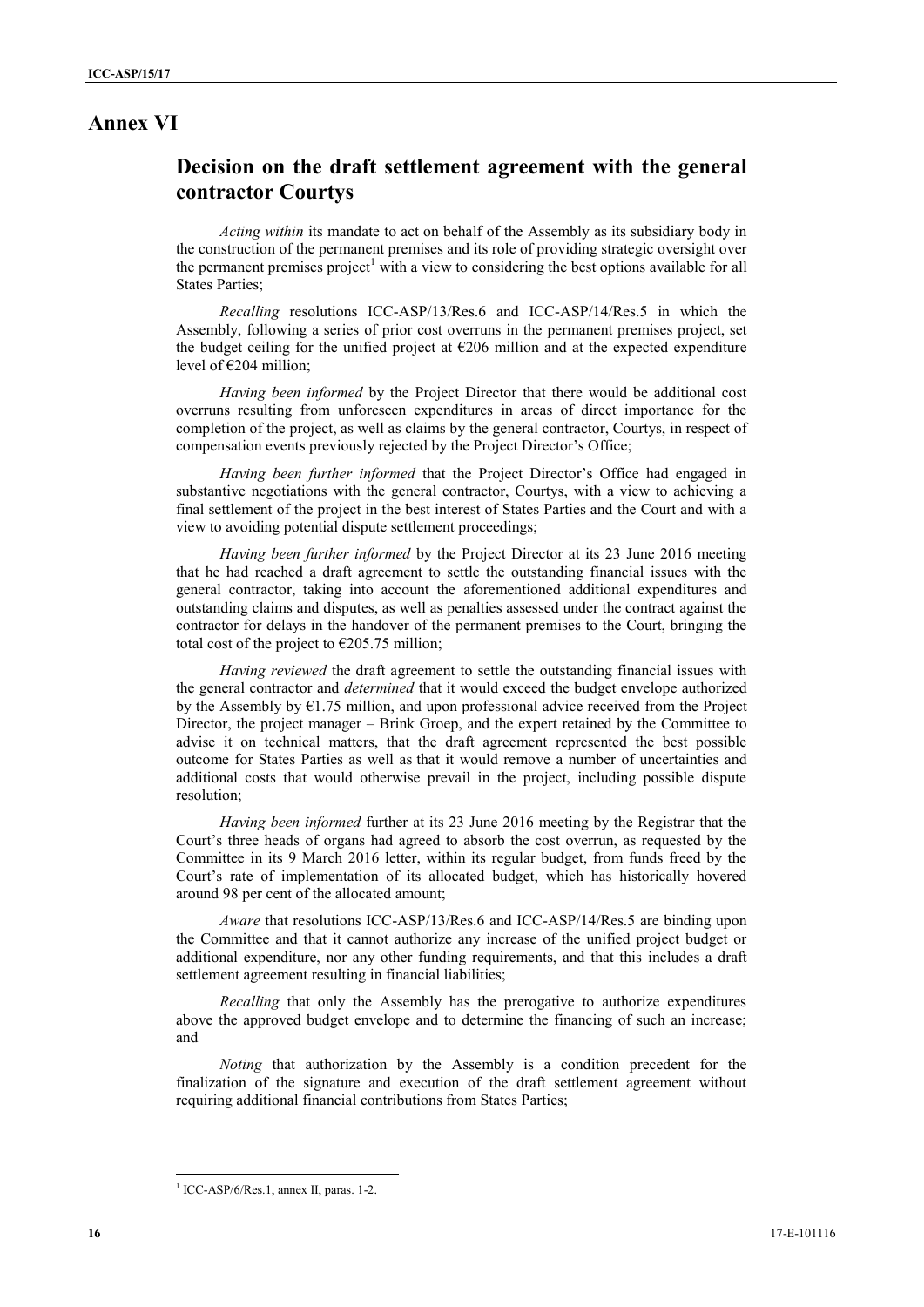#### *The Committee*

*Takes note* of the draft settlement agreement and the expert advice it has received thereon;

*Requests* the Project Director to convey to the general contractor in writing the understanding that the conclusion and execution of the settlement agreement requires the consent of the Assembly, and that in the absence of such consent the settlement agreement could be set aside;

*Requests* the Assembly to consider at its upcoming session, the reallocation of unspent resources from its 2016 budget to cover the overrun above the figure of  $\epsilon$ 204 million, which the Assembly had authorized in resolution ICC-ASP/14/Res.5, with a view to allowing the finalization of the signature and execution of the draft settlement agreement without requiring additional financial contributions from States Parties, subject to the approval by the Assembly of such excess of the current budget envelope of  $E$ 204 million; and

*Recommends* that the Assembly grants due priority to this matter, at its upcoming session.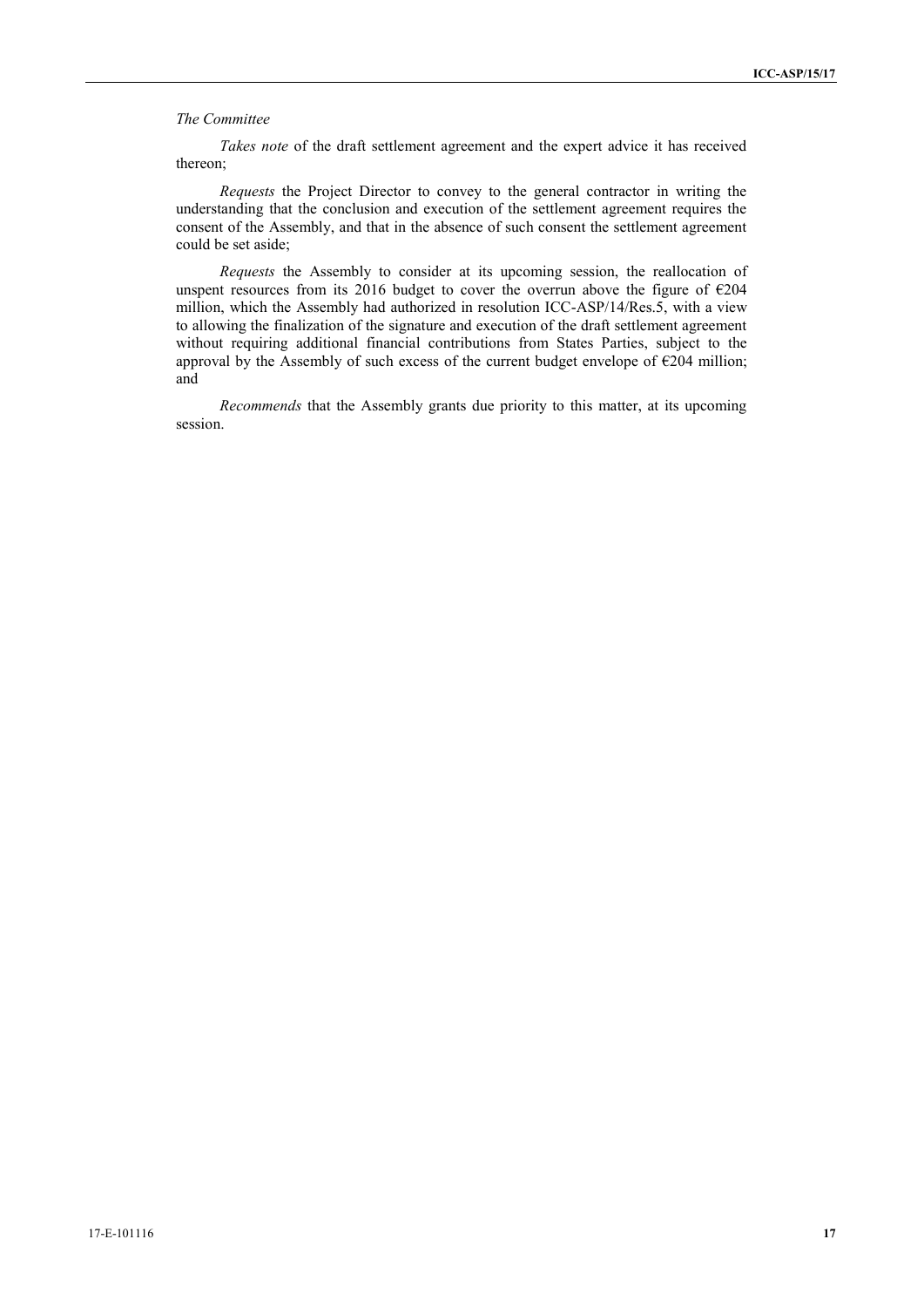# **Annex VII**

## **Draft resolution on permanent premises**

*The Assembly of States Parties,*

*Recalling* its resolutions adopted with regard to the permanent premises,<sup>1</sup> and *reiterating* the importance of the permanent premises to the future of the Court,

*Noting* the report of the Oversight Committee on the permanent premises,<sup>2</sup>

*Noting* the recommendations of the External Auditor, as well as the reports of the Committee on Budget and Finance on the work of its twenty-sixth and twenty-seventh sessions, and the recommendations contained therein,

*Welcoming* the cooperation between the Oversight Committee and the Registrar in a spirit of mutual trust, collaboration and desire to ensure the unified project's success,

*Noting* that the permanent premises project was completed on 2 November 2015, that the move from the interim premises was completed on 11 December 2015, and that the objective for the Court to be fully operational starting 1 January 2016 was achieved,

*Also noting* that the official opening ceremony of the permanent premises took place on 19 April 2016,

*Also recalling* that the permanent premises were delivered at a good quality standard, while avoiding elements that might not be essential to the proper performance of the core functions of the Court or that would otherwise negatively affect the total cost of ownership, and that any overruns from approved costs were characterized by the External Auditor as minor by reference to the overruns commonly observed in construction projects of this size: $4$ 

*Noting* the desire of States Parties that the permanent premises adequately reflect the role of the Assembly in the governance of the Rome Statute system and, consequently, that States Parties' interests are fully taken into account in the future governance and management of the premises,

## **I. Governance and Management of the Project**

1. *Welcomes* the report of the Oversight Committee and, while the project was not free from difficulties, including unexpected cost overruns, *expresses* its appreciation to the Oversight Committee, States Parties who served as members of the Oversight Committee since its establishment in 2007, the Project Director's Office, the Court and the host State for the successful completion of the permanent premises unified project;

## **A. Construction Project**

2. *Approves* the revised cash-flow scheme contained in annex I;

3. *Welcomes*:

(a) That the project has been completed, and that the Court has taken occupation of the premises as from 2 November 2015, with costs within the overall financial cost of a maximum  $E205.75$  million;

(b) That the actual move of the Court was completed on 11 December 2015;

4. *Takes note* that the final costs would be known on 7 December 2016;

<sup>1</sup> ICC-ASP/6/Res.1, ICC-ASP/7/Res.1, ICC-ASP/8/Res.5, ICC-ASP/8/Res.8, ICC-ASP/9/Res.1, ICC-ASP/10/Res.6, ICC-ASP/11/Res.3, ICC-ASP/12/Res.2, ICC-ASP/13/Res.2, ICC-ASP/13/Res.6., and ICC-ASP/14/Res.5.

<sup>2</sup> ICC-ASP/15/17.

<sup>3</sup> *Official records … Fifteenth session … <sup>2016</sup>* (ICC-ASP/15/20), vol. II, part B. <sup>4</sup> ICC-ASP/15/4, para. 125.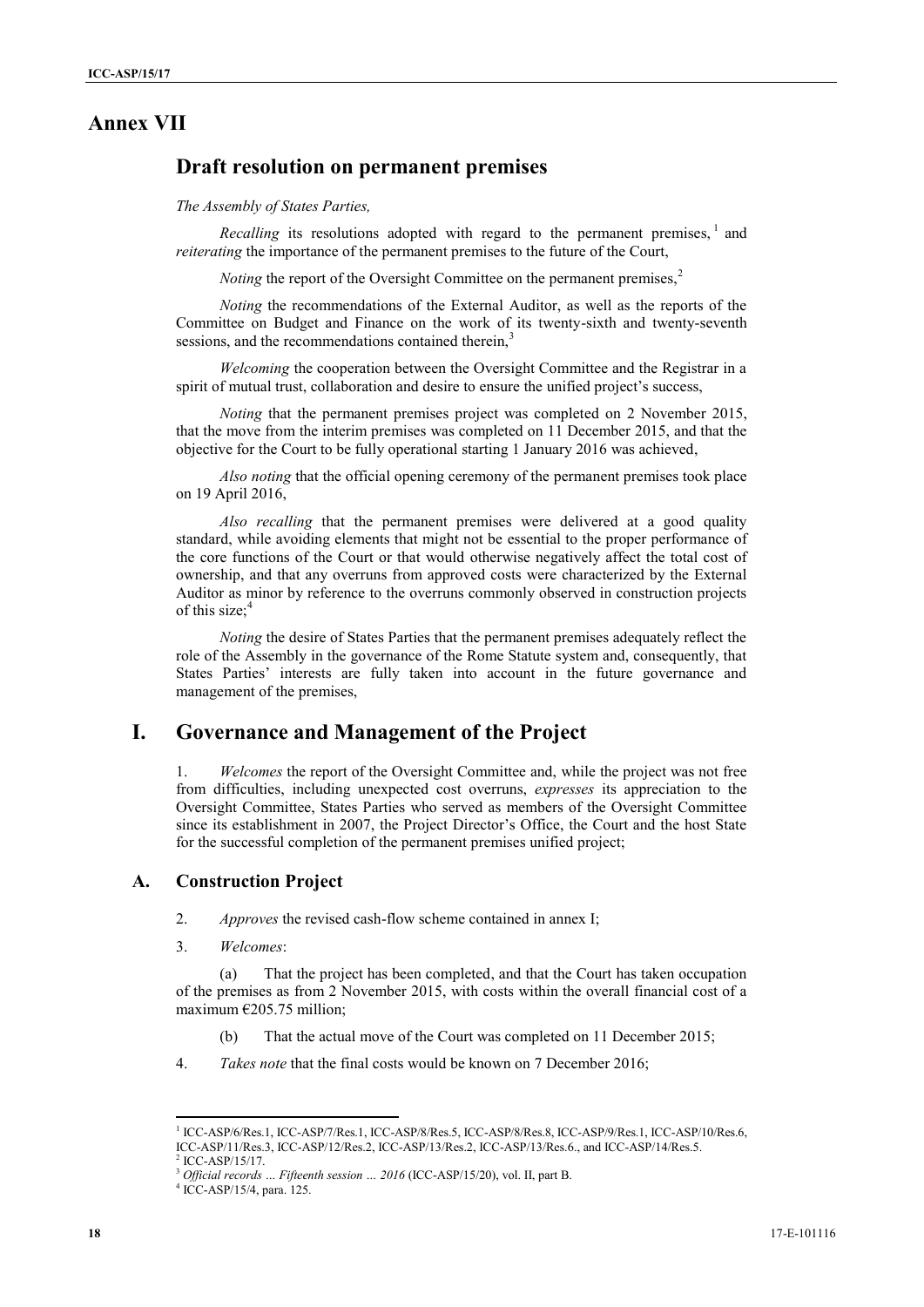## **B. Transition Project**

5. *Welcomes* that costs related to the transition project remained below the approved  $€11.3$  million budget;

### **C. Unified Project**

6. *Notes* that the total estimated costs (level of expected expenditures) amounted to €205.75 million for the unified project, and an estimated figure of €7,544,600 from the regular annual budgets of the Court for the management of the project;<sup>5</sup>

7. *Recalls* that the unified project budget was the result of subsequent decisions taken in 2013 (budget unification, at  $E$ 195.7 million), in 2014 (delegated authority to the Committee, to increase budget up to  $\epsilon$ 200 million) and in 2015 (increase up to  $\epsilon$ 206 million, with expected expenditure level of  $\epsilon$ 204 million);

8. *Welcomes* that the Oversight Committee has implemented a close scrutiny of all pending contracts, and a prudent policy of maintaining existing savings in the transition project as a reserve of last resort, which would contribute to mitigating the risk of a cost overrun in the unified project, and, *also welcomes* the work of the Project Director's Office and of the Court to achieve the best results and cost effectiveness in the procurement process and in addressing compensation events with the general contractor;

## **II. Capacity of the premises**

9. *Acknowledges* that the capacity of the premises under the finalized construction allows for 1,382 workstations, with a theoretical capacity up to 1,519 workstations, should all individual offices be converted into shared offices, and meeting room space reduced drastically to accommodate extra office space;

10. *Mindful* that the permanent premises will have to accommodate the Court in the long-term;

11. *Recalls that* the Court has provided a scenario of the effects that its growth strategies, in the short to mid-term, could have on the capacity of the premises: $<sup>6</sup>$ </sup>

12. *Requests* the Court to consider the permanent premises as a fixed factor of its growth strategies and, in that regard, to ensure that any request for approval of future increases in its staff level is also reasoned against the capacity of the premises and the specific solutions found to accommodate human resources;

# **III. Financing of the project**

## **A. Funding needs**

13. *Notes* that the total funding needs of the unified project amount to  $\epsilon$ 205.75 million, as a result of the decisions taken by the Assembly in 2013 ( $61.3$  million), in 2014 ( $64.3$ ) million), in 2015 ( $64.0$  million);

14. *Further notes* the draft agreement between the Project Director and the general contractor Courtys to settle outstanding financial issues, which would exceed the budget envelope authorized by the Assembly by €1.75 million, and *authorizes* an increase of the unified budget envelope in the amount of  $\epsilon$ 1.75 million, bringing the total project budget to €205.75 million;

15. *Decides* that the amount of €1,750,000, which represents the cost overrun of the permanent premises should be covered by the interest accrued over the years on the funds of the permanent premises project and any surplus from unspent resources which exists under the major programmes of the Court's regular budget in 2016;

 $5$  ICC-ASP/14/33/Rev.1, annex IV.<br> $6$  CBF/26/12 and CBF/27/10.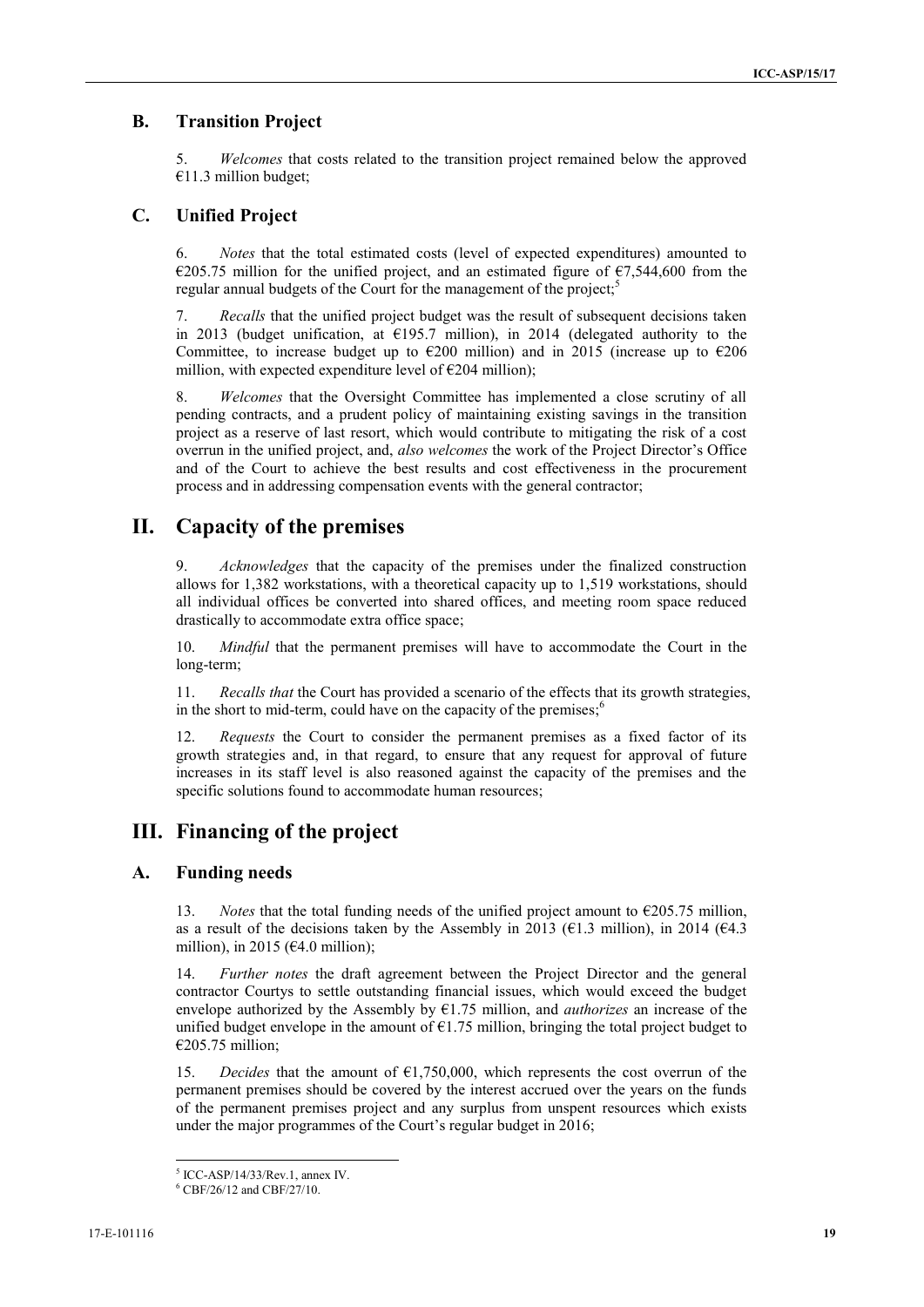## **B. Final cost, audit and deadlines**

16. *Notes* that, while the project has been completed by 2 November 2015, its final cost is only expected to be known once the final accounts with the general contractor are closed, which depends on the approval by the Assembly of the financing of the cost overrun of  $€1.75$  million which will permit final settlement with the general contractor;

17. *Takes note* of the Audit report on the cash reserves<sup>7</sup> and Audit report on the budget performance of the permanent premises project;<sup>8</sup>

## **C. One-time payments**

18. *Welcomes* the important contribution of 62 States Parties that made one-time payments to a value of  $\epsilon$ 94,568,303, which have allowed the project to be self-financed to a large extent;

19. *Notes* the total of €1,849,015 in overpayments, *decides* that the overpayment of States Parties which made a one-time contribution for the permanent premises of the Court shall be deducted from the assessed contributions due by the same States to the regular budget of the Court and/or to the replenishment of Working Capital Fund and Contingency Fund, as per their respective direction;

20. *Also notes* that interest accrued over the years on the funds of the permanent premises project amounts to €553,326 and *in this respect that* the States Parties, which made a one-time payment, accept the recommendation made by the Committee on Budget and Finance that the interest accrued on their one-time payments in the project account be used to finance part of the cost overrun; $9$ 

21. *Recalls* the agreement on the host State loan ("Loan Agreement"), and the resolutions adopted by the Assembly of States Parties on the matter;

22. *Welcomes* the host State contribution to bridge the financial gap up to €3.5 million, as a political solution, with an additional contribution;

*Notes* that the conditions of the host State loan provide that payment of interest begins as of the time of the first utilization of the loan,<sup>10</sup> and that repayment of capital and interest commenced on 1 July 2016;<sup>11</sup>

24. *Also notes* that the necessary liquidity for the payment of interest and capital for the whole of the repayment period needs to be ensured, and that States Parties failing to make their contributions in a timely manner will be liable for any costs incurred to meet the reimbursement obligation of the loan, and that an appropriate financial solution has to be established to address this risk;

## **IV. Financial reporting**

25. *Welcomes* the submission by the Project Director, through the Oversight Committee, and for consideration by the Assembly at its fifteenth session, of a detailed and separate report on expenditures for the construction and transition activities, <sup>12</sup> together with the financial statements for the project;

# **V. Audit strategy**

26. *Welcomes* that the External Auditor of the Court (*Cour des comptes*) has adopted a comprehensive approach to auditing the accounts and performances of the Court, which

<sup>10</sup> Resolution ICC-ASP/7/Res.1, annex II, (e).<br><sup>11</sup> Ibid., (f).

 $^7$  ICC-ASP/14/44.<br> $^8$  ICC-ASP/15/4.

<sup>8</sup> ICC-ASP/15/4. <sup>9</sup> *Official Records ... Fifteenth session ... <sup>2016</sup>* (ICC-ASP/15/20), vol. II, part B.2, para. 236.

<sup>&</sup>lt;sup>12</sup> Official Records … Twelfth session … 2013 (ICC-ASP/12/20), vol. II, part B.2, para. 148.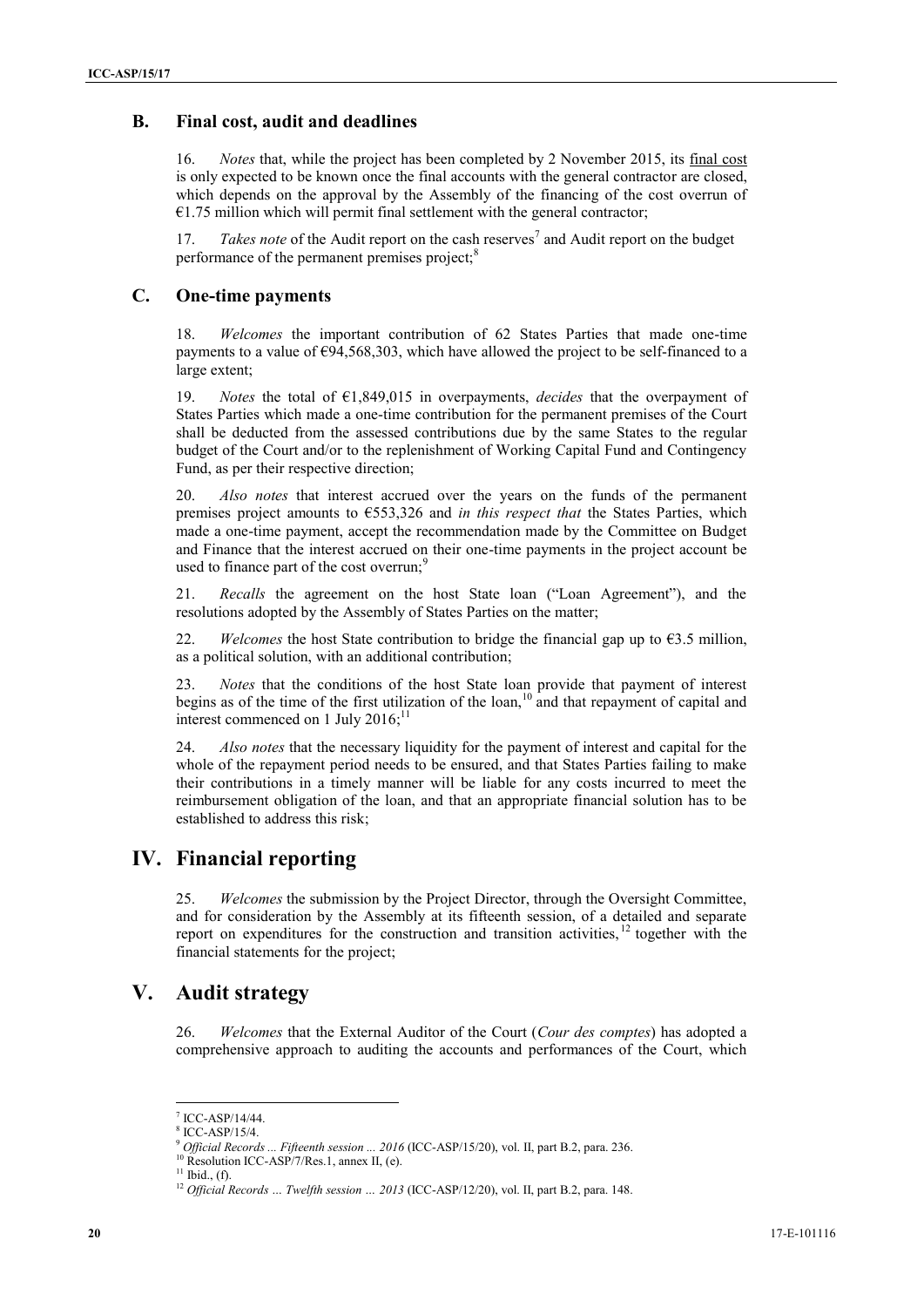includes the full scope of the permanent premises project, <sup>13</sup> and *takes note* of the recommendations contained in the Financial statements for the period 1 January to 31 December  $2015$ ;<sup>14</sup>

# **VI. Ownership of the Permanent Premises**

## **A. Ownership interests**

27. *Recalls* its request that the Oversight Committee and the Court ensure that the interests of States Parties are addressed in matters related to the access to the premises;

## **B. New States Parties contributions**

28. *Mindful* that the Court is provided with permanent premises whose costs are equally contributed by all States Parties, and that the principle of equal sovereignty of States requires that such situation remains unaltered in future, so as to avoid that future States Parties benefit from an asset to which they might have not contributed;

29. *Acknowledges* that the decision to accede to the Rome Statute would not be driven by the cost future States Parties might have to share with current ones to take on their membership responsibilities;

30. *Recalls* its decision that new States Parties, at the time of their accession to the Rome Statute, shall be assessed contributions against the total cost of the permanent premises;<sup>15</sup>

## **C. Governance structure**

31. [*Notes* that the Oversight Committee has concluded its mandate;]

32. *Stresses* the need to ensure sufficient and continuous oversight by the States Parties on the permanent premises in which they have invested significant financial resources;

33. *Considers* that a decision by the Assembly is required at this stage to enable that the premises start to be used under the clear and unequivocal policy guidance necessary to establish the correct management framework and relationship between States Parties and the Court, as well as to continue preparations for the asset value to rely on reasonable financing expectations, and welcoming the contribution of the Oversight Committee to the consideration thereof; $^{16}$ 

# **VII. Total Cost of Ownership**

34. *Stresses* that the ownership responsibility of States Parties for the permanent premises include the preservation of the asset value at an appropriate functional level throughout its lifetime, and that capital replacement actions need to be planned and funded within a structured framework, in a political and financial sustainable context;

35. *Notes* the work undertaken by the Oversight Committee on the Total Cost of Ownership<sup>17</sup> and, upon advice of the Committee on Budget and Finance at its twentyseventh session<sup>18</sup> and *considers* that the Oversight Committee has reviewed the conclusions of its working group on Total Cost of Ownership, headed by the Project Director, which recommended a multiannual approach, which appears most advantageous from a technical perspective, whereby long-term maintenance and capital replacement would be organized through a Main Contractor;

<sup>13</sup> *Official Records ... Eleventh session ... 2012* (ICC-ASP/11/20), vol. II, part B.2, para. 82.

<sup>14</sup> *Official Records ... Fifteenth session ... 2016* (ICC-ASP/15/20), vol. II, part C.1. <sup>15</sup> ICC-ASP/14/Res.5, annex IV.

<sup>&</sup>lt;sup>16</sup> The proposal of the Oversight Committee to the Bureau is contained in annex II of this resolution.<sup>17</sup> ICC-ASP/14/Res.5, annex II.

<sup>&</sup>lt;sup>18</sup> Official Records ... Eleventh session ... 2012 (ICC-ASP/11/20), vol. II, part B.2.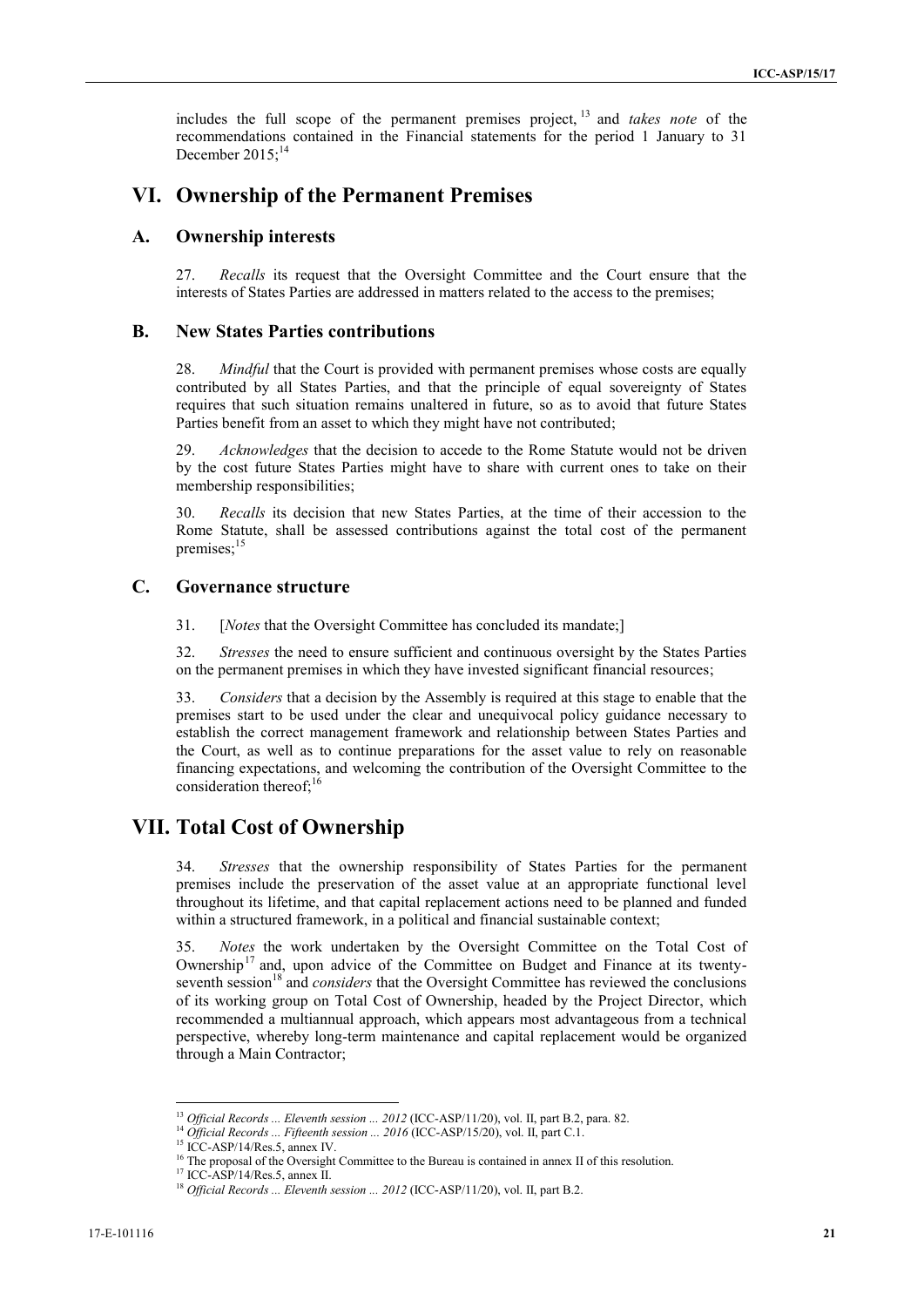36. *Recalls* its authorization for the Court to extend the maintenance contracts provided by the General Contractor during the first year after the delivery of the permanent premises, to a period ending on 31 December 2017, in order to allow the Court sufficient time to prepare its future long-term maintenance strategy and contracts;<sup>19</sup>

37. *Acknowledges* that the following costs will be included in the annual budgets of the Court:

(a) Operational costs, including utilities, cleaning and staff costs;

(b) Services needed for running the premises (e.g., occasional conversion of Courtroom 1 for Assembly of States Parties purposes);

(c) Other Facility Management Costs;<sup>20</sup>

38. *Welcomes with appreciation* that several States Parties made artwork donations to the permanent premises;

## **VIII. Governance responsibilities**

39. *Adopts* the current resolution and the annex thereto;

# **Appendix I**

## **Cash flow projection per 15 October 2016**

|               | <i>Disbursement</i><br>as at 15.10.2016 | Oct-16<br>Forecast | $Nov-16$<br>Forecast | Dec-16<br>Forecast | $Sep-17$<br>Forecast | Total          |
|---------------|-----------------------------------------|--------------------|----------------------|--------------------|----------------------|----------------|
| Disbursement  | $-203,648,360$                          | $-61.608$          | $-182.832$           | $-1.750,000$       | $-107.200$           | $-205,750,000$ |
| Court funding | 9,180,591                               | 61,608             | 182,832              | 1,750,000          | 107,200              | 11,282,231     |

# **Appendix II**

# **Proposals to the Bureau on the total cost of ownership and governance structure**

# **Elements for a non-paper on the future governance structure**

## **A. Preamble**

1. In resolution ICC-ASP/14/Res.5, the Bureau was invited "to continue discussions on the establishment of a new governance structure for the permanent premises, and to report thereon to the fifteenth session of the Assembly;" Furthermore, the Assembly also agreed that if no decision is taken on the establishment of a new governance structure by the end of the fifteenth session of the Assembly, the mandate of the Oversight Committee shall be extended until such time such decision is taken;

2. Members of the Oversight Committee have not formally expressed desire for the Committee to continue its existence beyond 2016 since it would have concluded the mandate for which it was established. Furthermore, the Committee understands that the Project Director's Office will cease to exist as of 15 December 2016.

3. The Oversight Committee on the permanent premises, as a subsidiary body of the Assembly which has been entrusted since its establishment in 2007 with providing

<sup>&</sup>lt;sup>19</sup> ICC-ASP/13/Res.2, para. 14. 20 The proposal of the Oversight Committee to the Bureau is contained in annex II of this resolution..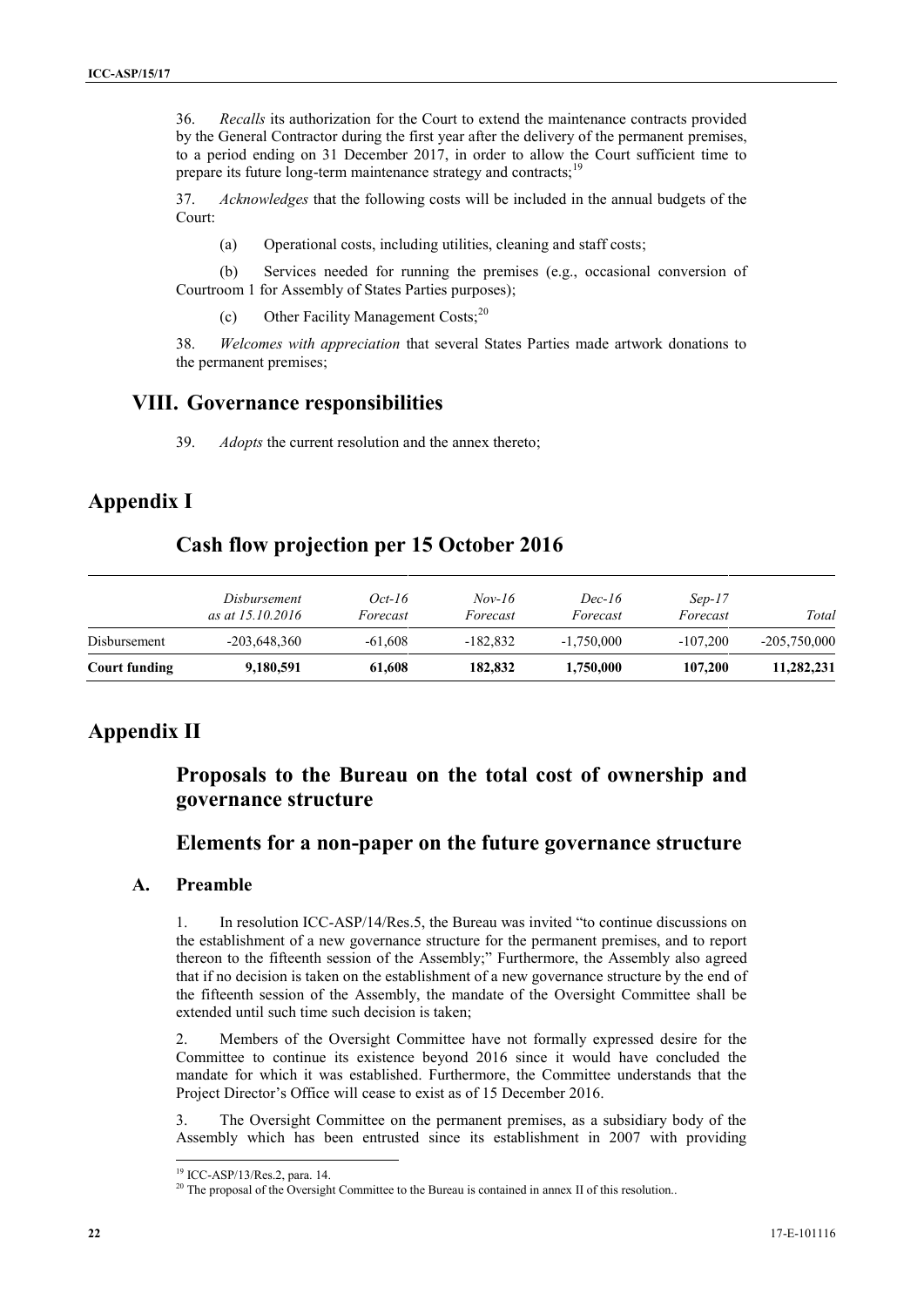oversight on issues related to the premises, submits for consideration by the Bureau some recommendations thereon.

4. The recommendations, whose nature is not that of a decision of the Oversight Committee, but rather as elements for reflection by the Bureau members, are the result of written and oral contributions from members of the Oversight Committee, the Project Director's Office, the External Auditor and discussions in the Committee which were held with the presence of other States Parties.

5. It is the understanding of the Oversight Committee that:

(a) Issues of the future governance of the permanent premises and the total cost of ownership were closely linked and thus should be considered together;

(b) The day-to-day maintenance responsibility for the premises should lie with the facilities manager, a position located within the Registry;

A 50-year maintenance plan is not realistic in terms of foreseeability, nor can States Parties be expected to make decisions potentially committing their governments for financial contributions that far in the future; and

(d) States Parties wish to ensure that:

The oversight role of the Assembly foreseen in article 112 of the Rome Statute, is implemented in the establishment and regular work of the future governance structure; and

(ii) The ownership interests of the Assembly and its States Parties are duly taken into account.

### **B. Substantive elements**

#### **1. Format**

6. The future governance structure should not result in a new subsidiary body, but should rather rely on existing bodies within the Assembly. The Oversight Committee recommends that the Bureau be entrusted with the mandate set up below, via its Hague Working Group which has a facilitation on the budget, or, if necessary, a subcommittee thereof. Given the Bureau's representative character the interests of States Parties regarding oversight would be ensured and in addition, the budget facilitation could make use of the expertise of the Committee on Budget and Finance, as is already the case through the latter's review of financial matters undertaken during its two sessions throughout the year.

#### **2. Scope/mandate**

7. The Bureau's focus via The Hague Working Group could include consideration of:

(a) Issues relating to the long-term preservation, value and depreciation of the premises as a capital asset, which could include:

(i) A draft plan for funding the total cost of ownership and the subsequent submission of recommendations to the Assembly in this regard; and

(ii) A draft plan for monitoring the implementation of such a budget if the Assembly approves it;

(b) How to deal with strategic decisions that go beyond the annual budget cycle regarding:

(i) Multi-annual investment plans; and

(ii) Unforeseen events/emergencies that may negatively impact the Court's judicial functions;

c) The Bureau could retain and receive outside technical expert advice on substantive proposals requiring extra-budgetary funding or investment. Such expertise would be funded out of the regular budget of the Court related to the maintenance and operations of the premises;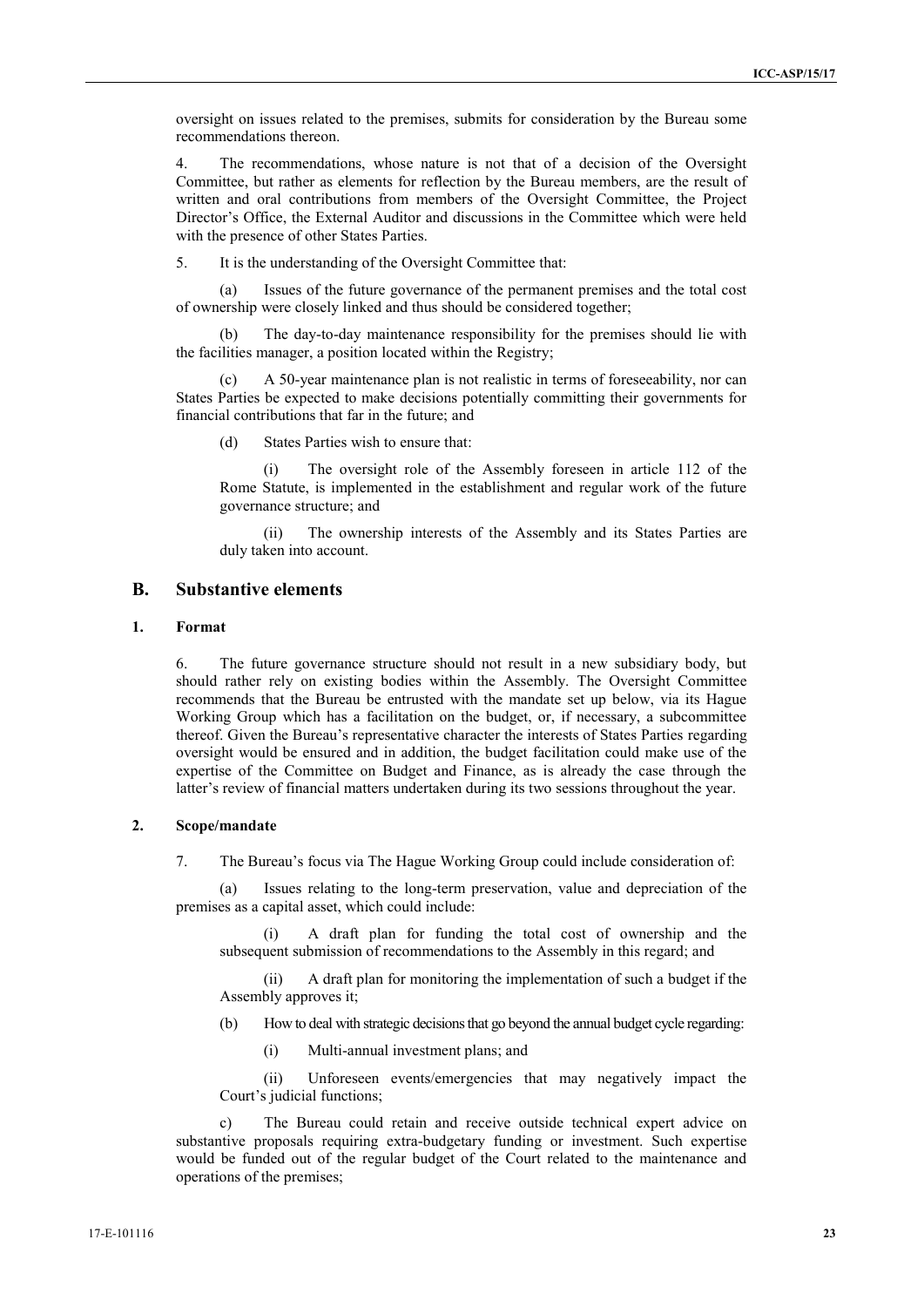# **Annex VIII**

# **Proposals to the Bureau on the total cost of ownership and governance structure**

## **Elements for a non-paper on the future governance structure**

## **A. Preamble**

1. In resolution ICC-ASP/14/Res.5, the Bureau was invited "to continue discussions on the establishment of a new governance structure for the permanent premises, and to report thereon to the fifteenth session of the Assembly;" Furthermore, the Assembly also agreed that if no decision is taken on the establishment of a new governance structure by the end of the fifteenth session of the Assembly, the mandate of the Oversight Committee shall be extended until such time such decision is taken;

2. Members of the Oversight Committee have not formally expressed desire for the Committee to continue its existence beyond 2016 since it would have concluded the mandate for which it was established. Furthermore, the Committee understands that the Project Director's Office will cease to exist as of 15 December 2016.

3. The Oversight Committee on the permanent premises, as a subsidiary body of the Assembly which has been entrusted since its establishment in 2007 with providing oversight on issues related to the premises, submits for consideration by the Bureau some recommendations thereon.

4. The recommendations, whose nature is not that of a decision of the Oversight Committee, but rather as elements for reflection by the Bureau members, are the result of written and oral contributions from members of the Oversight Committee, the Project Director's Office, the External Auditor and discussions in the Committee which were held with the presence of other States Parties.

5. It is the understanding of the Oversight Committee that:

Issues of the future governance of the permanent premises and the total cost of ownership were closely linked and thus should be considered together;

The day-to-day maintenance responsibility for the premises should lie with the facilities manager, a position located within the Registry;

A 50-year maintenance plan is not realistic in terms of foreseeability, nor can States Parties be expected to make decisions potentially committing their governments for financial contributions that far in the future; and

(d) States Parties wish to ensure that:

(i) The oversight role of the Assembly foreseen in article 112 of the Rome Statute, is implemented in the establishment and regular work of the future governance structure; and

(ii) The ownership interests of the Assembly and its States Parties are duly taken into account.

## **B. Substantive elements**

#### **1. Format**

6. The future governance structure should not result in a new subsidiary body, but should rather rely on existing bodies within the Assembly. The Oversight Committee recommends that the Bureau be entrusted with the mandate set up below, via its Hague Working Group which has a facilitation on the budget, or, if necessary, a subcommittee thereof. Given the Bureau's representative character the interests of States Parties regarding oversight would be ensured and in addition, the budget facilitation could make use of the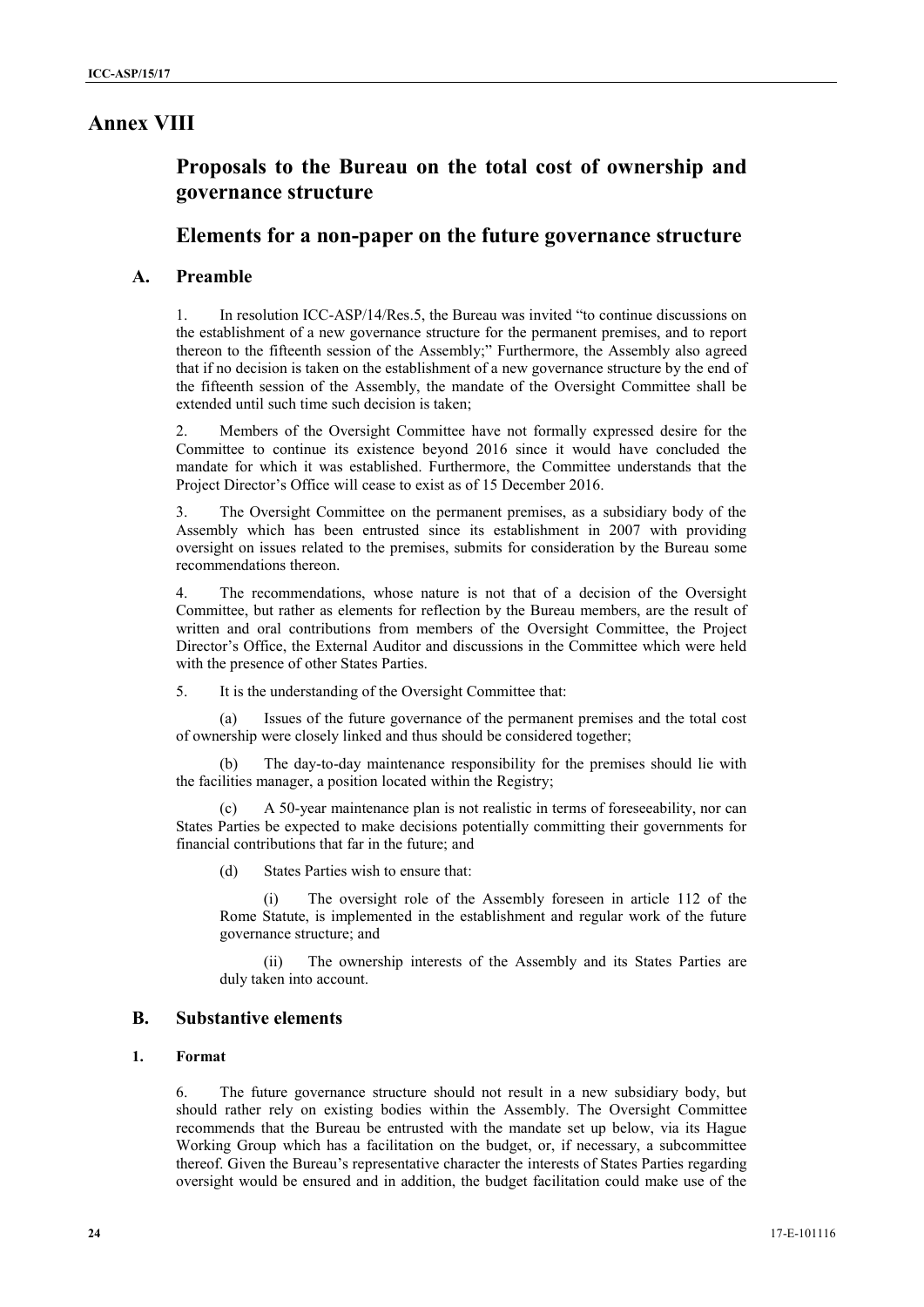expertise of the Committee on Budget and Finance, as is already the case through the latter's review of financial matters undertaken during its two sessions throughout the year.

#### **2. Scope/mandate**

7. The Bureau's focus via The Hague Working Group could include consideration of:

(a) Issues relating to the long-term preservation, value and depreciation of the premises as a capital asset, which could include:

(i) A draft plan for funding the total cost of ownership and the subsequent submission of recommendations to the Assembly in this regard; and

(ii) A draft plan for monitoring the implementation of such a budget if the Assembly approves it;

(b) How to deal with strategic decisions that go beyond the annual budget cycle regarding:

(i) Multi-annual investment plans; and

(ii) Unforeseen events/emergencies that may negatively impact the Court's judicial functions;

(c) The Bureau could retain and receive outside technical expert advice on substantive proposals requiring extra-budgetary funding or investment. Such expertise would be funded out of the regular budget of the Court related to the maintenance and operations of the premises;